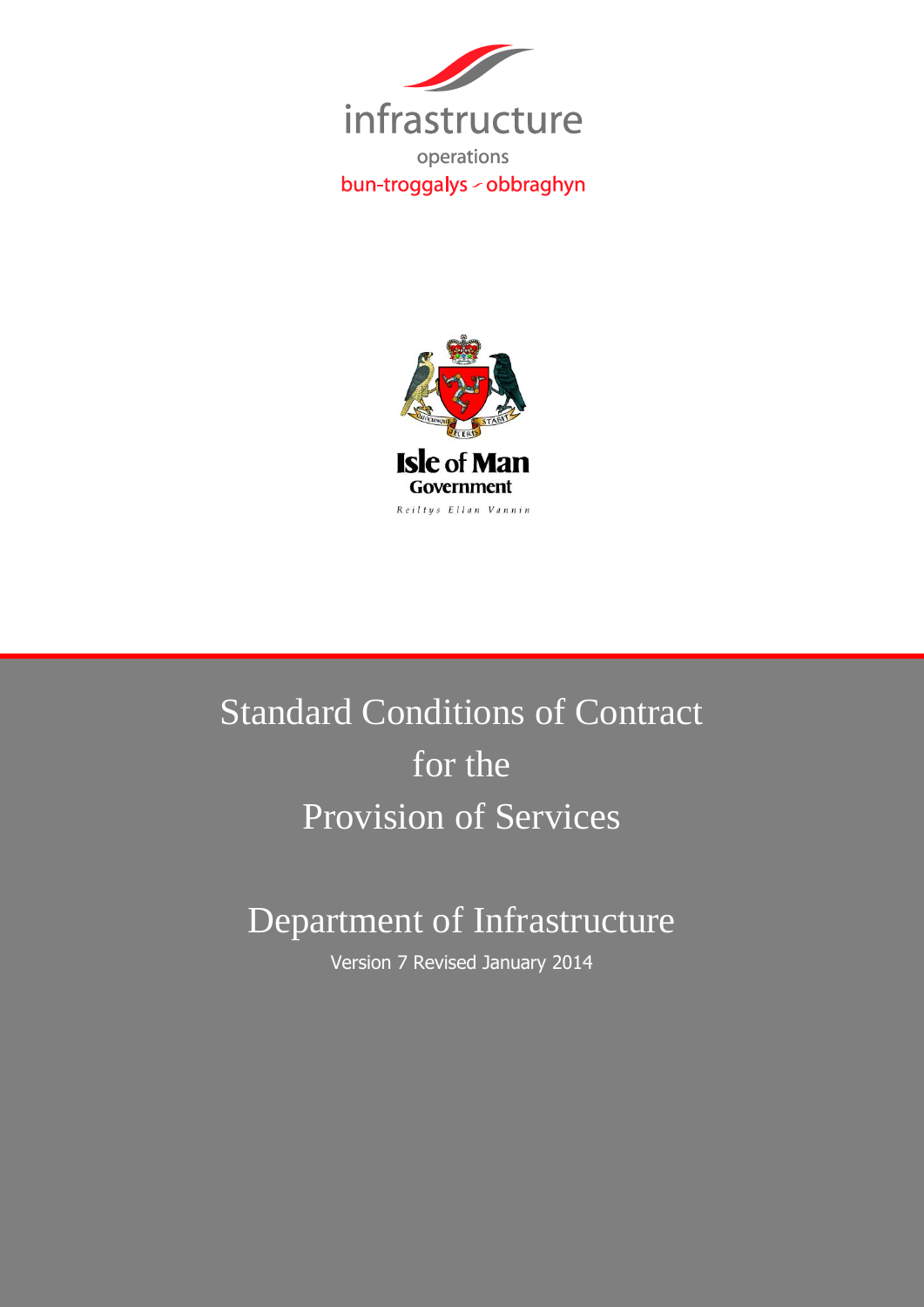| <b>Condition</b>        | <b>Description</b>                           |  |  |
|-------------------------|----------------------------------------------|--|--|
| 1                       | <b>Definitions and Interpretation</b>        |  |  |
| $\overline{2}$          | <b>Formation</b>                             |  |  |
| 3                       | <b>Contractor's Obligation</b>               |  |  |
| 4                       | <b>Price and Payment</b>                     |  |  |
| 5                       | <b>Variations</b>                            |  |  |
| 6                       | <b>Intellectual Property</b>                 |  |  |
| $\overline{\mathbf{z}}$ | <b>Confidentiality</b>                       |  |  |
| 8                       | <b>Progress Completion and Testing</b>       |  |  |
| 9                       | <b>Warranty and Cancellation</b>             |  |  |
| 10                      | <b>Remedial Action and Refunds</b>           |  |  |
| 11                      | <b>Access to Site and Regulations</b>        |  |  |
| 12                      | <b>Site Conditions</b>                       |  |  |
| 13                      | <b>Contractor's Personnel</b>                |  |  |
| 14                      | <b>Contractor's Equipment and Facilities</b> |  |  |
| 15                      | <b>Inspection and Testing</b>                |  |  |
| 16                      | <b>Liability</b>                             |  |  |
| 17                      | <b>Insurance</b>                             |  |  |
| 18                      | <b>Termination</b>                           |  |  |
| 19                      | <b>Assignment and sub-Contracting</b>        |  |  |
| 20                      | <b>Force Majeure</b>                         |  |  |
| 21                      | <b>Notices</b>                               |  |  |
| 22                      | <b>Dispute Resolution</b>                    |  |  |
| 23                      | <b>Third Party Rights</b>                    |  |  |
| 24                      | Law                                          |  |  |
| 25                      | <b>General</b>                               |  |  |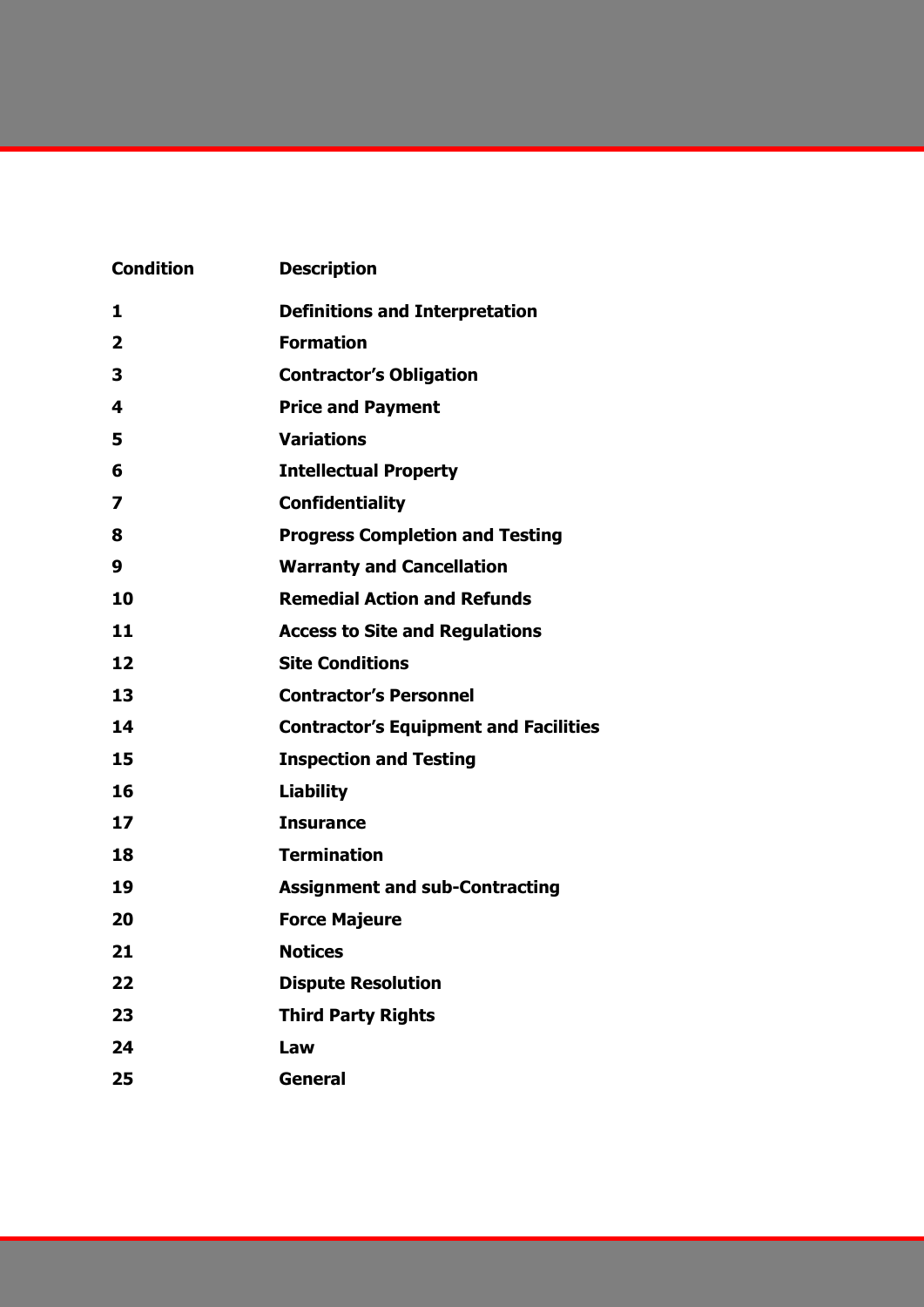# **1. DEFINITIONS AND INTERPRETATION**

In these Conditions:

1.1 The following expressions will have the following meanings:

| Background<br><b>Intellectual</b><br>Property - | Any and all intellectual property rights, other than in the Project<br>Intellectual Property, which are necessary for the exploitation of the<br>Project Results or the Project Intellectual Property and which the<br>Contractor owns or has rights to use prior to the commencement of the<br>provision of the Services.                                                                                                                                                                                                                                                                                                                                                                                                                                       |  |  |
|-------------------------------------------------|------------------------------------------------------------------------------------------------------------------------------------------------------------------------------------------------------------------------------------------------------------------------------------------------------------------------------------------------------------------------------------------------------------------------------------------------------------------------------------------------------------------------------------------------------------------------------------------------------------------------------------------------------------------------------------------------------------------------------------------------------------------|--|--|
| Business Day -                                  | Any day other than a Saturday, Sunday or a public or bank holiday in<br>England, Wales or the Isle of Man.                                                                                                                                                                                                                                                                                                                                                                                                                                                                                                                                                                                                                                                       |  |  |
| Completion Date -                               | Subject to Condition 8.1, the date or dates on or by which the Services<br>are required to be completed as specified in the Purchase Order or as<br>otherwise agreed in writing by the Parties.                                                                                                                                                                                                                                                                                                                                                                                                                                                                                                                                                                  |  |  |
| Conditions -                                    | The standard terms and conditions of purchase set out in this document<br>together with and subject to any special terms that amend and/or<br>extend these conditions which are specified in or expressed to be<br>attached to the Purchase Order.                                                                                                                                                                                                                                                                                                                                                                                                                                                                                                               |  |  |
| <b>Construction Act -</b>                       | The Construction Contracts Act 2004.                                                                                                                                                                                                                                                                                                                                                                                                                                                                                                                                                                                                                                                                                                                             |  |  |
|                                                 |                                                                                                                                                                                                                                                                                                                                                                                                                                                                                                                                                                                                                                                                                                                                                                  |  |  |
| Contract -                                      | The contract between the Parties for the provision of the Services which<br>shall comprise the Purchase Order (together with all documents (if any)<br>expressly attached to or referred to in the Purchase Order), the<br>Specification and these Conditions but excluding (unless expressly<br>attached to or referred to in the Purchase Order) all documents (if any)<br>issued by or on behalf of the Contractor including, without limitation,<br>any acknowledgement of order or terms and conditions of the<br>Contractor. In the event of any conflict between the documents<br>comprised in the Contract, such conflict shall be resolved by reference to<br>the documents in the following descending order of priority:<br>The Purchase Order.<br>a. |  |  |
|                                                 | b.<br>The Specification.                                                                                                                                                                                                                                                                                                                                                                                                                                                                                                                                                                                                                                                                                                                                         |  |  |

Contractor - The person, firm or Department to whom the Purchasing Section issues the Purchase Order including, where applicable, its legal or personal representatives, successors in title and permitted assigns.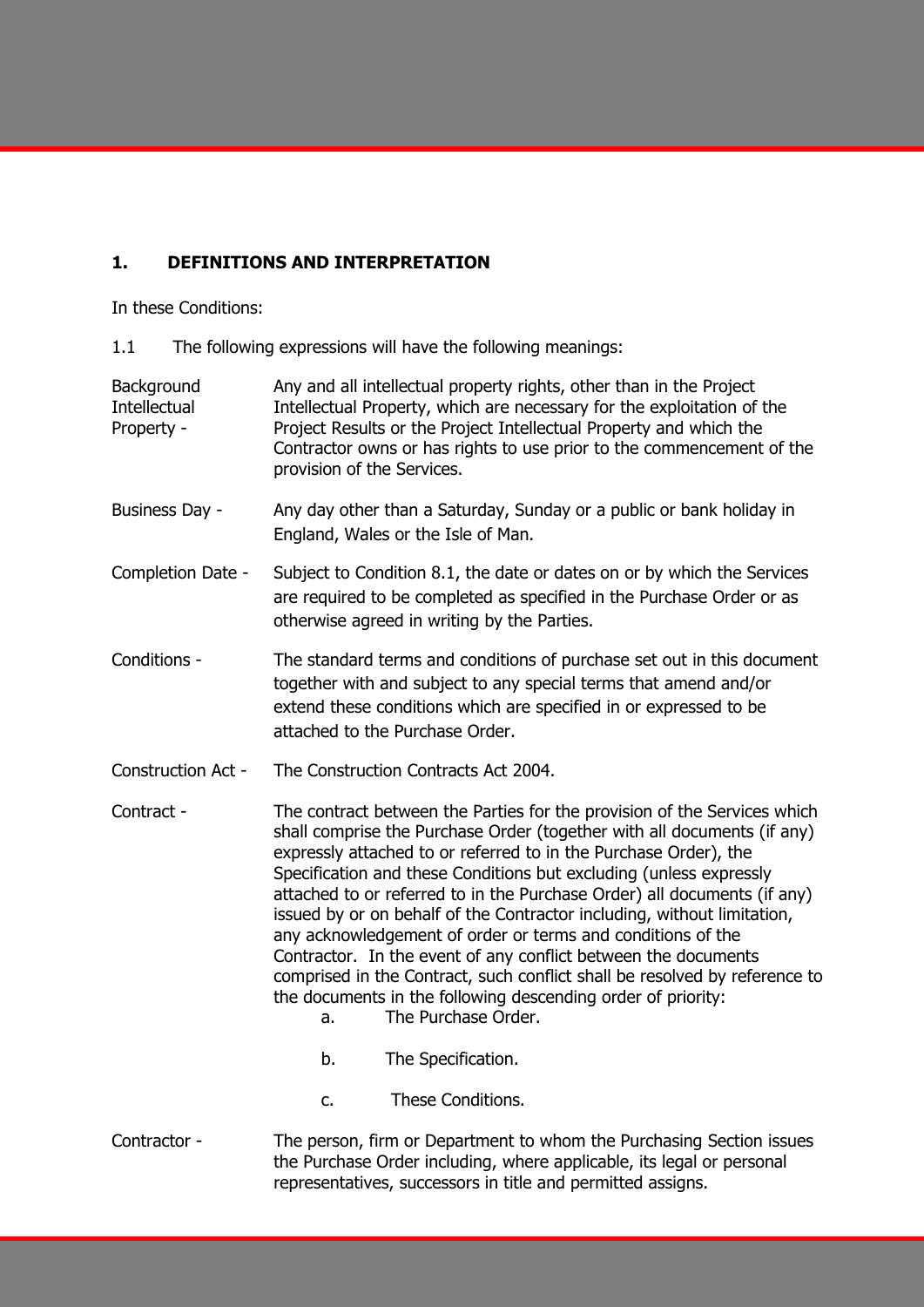| Contractor's<br>Equipment -           | The plant, equipment, vehicles, temporary buildings, materials, tools,<br>stores, machinery, apparatus and other articles of any kind brought onto<br>the Site by or on behalf of the Contractor for use in the provision of, but<br>not forming part of, the Services.                                                                                                                                                        |
|---------------------------------------|--------------------------------------------------------------------------------------------------------------------------------------------------------------------------------------------------------------------------------------------------------------------------------------------------------------------------------------------------------------------------------------------------------------------------------|
| Department -                          | The Department ordering the Services which is named in the Purchase<br>Order and from which the Purchase Order is issued this being the<br>Department of Infrastructure's, Operations Division (a department of the<br>Isle of Man Government).                                                                                                                                                                                |
| Force Majeure -                       | Fire, flood, explosion, acts of God, war or national emergency, but<br>excluding any such events insofar as they arise from or are attributable<br>to the wilful act, omission or negligence of the Party relying on the event<br>of Force Majeure or to the failure on the part of the Party relying on the<br>event of Force Majeure to take reasonable precautions to prevent such<br>event of Force Majeure or its impact. |
| Parties -                             | The Department and the Contractor and "Party" means either the<br>Department or the Contractor (as appropriate).                                                                                                                                                                                                                                                                                                               |
| Price -                               | The price for the Services either for which the basis of calculation has<br>been agreed by the Parties and is set out in the Purchase Order or<br>otherwise as is specified in the Purchase Order.                                                                                                                                                                                                                             |
| Project<br>Intellectual<br>Property - | Any and all intellectual property rights which, at any time after the<br>commencement of the provision of the Services, subsist in the Project<br>Results (whether in their entirety or in particular features or<br>combinations of them).                                                                                                                                                                                    |
| Project Results -                     | The information, data, designs, documents know-how, materials or<br>products arising out of, and other tangible or intangible results of, any<br>work undertaken by or on behalf of the Contractor in connection with<br>the provision of the Services by the Contractor.                                                                                                                                                      |
| Purchase Order -                      | An order for Services issued by the Purchasing Section to the Contractor,<br>either in printed or electronic format, including any variation to such<br>Purchase Order under Condition 5 as provided in Condition 5.1.                                                                                                                                                                                                         |
| Purchasing<br>Section -               | The Department's Purchasing Section presently based at Ellerslie Depot,<br>Crosby, Isle of Man, IM4 2HA.                                                                                                                                                                                                                                                                                                                       |
| Regulations -                         | The rules, regulations, requirements and conditions in relation to the<br>Site notified to the Contractor by the Department from time to time<br>including, without limitation, those notified under Condition 11.1.2 and<br>those (if any) that are set out in the Specification.                                                                                                                                             |
| Safe Systems of                       | That suite of the Department's documents which provides operational                                                                                                                                                                                                                                                                                                                                                            |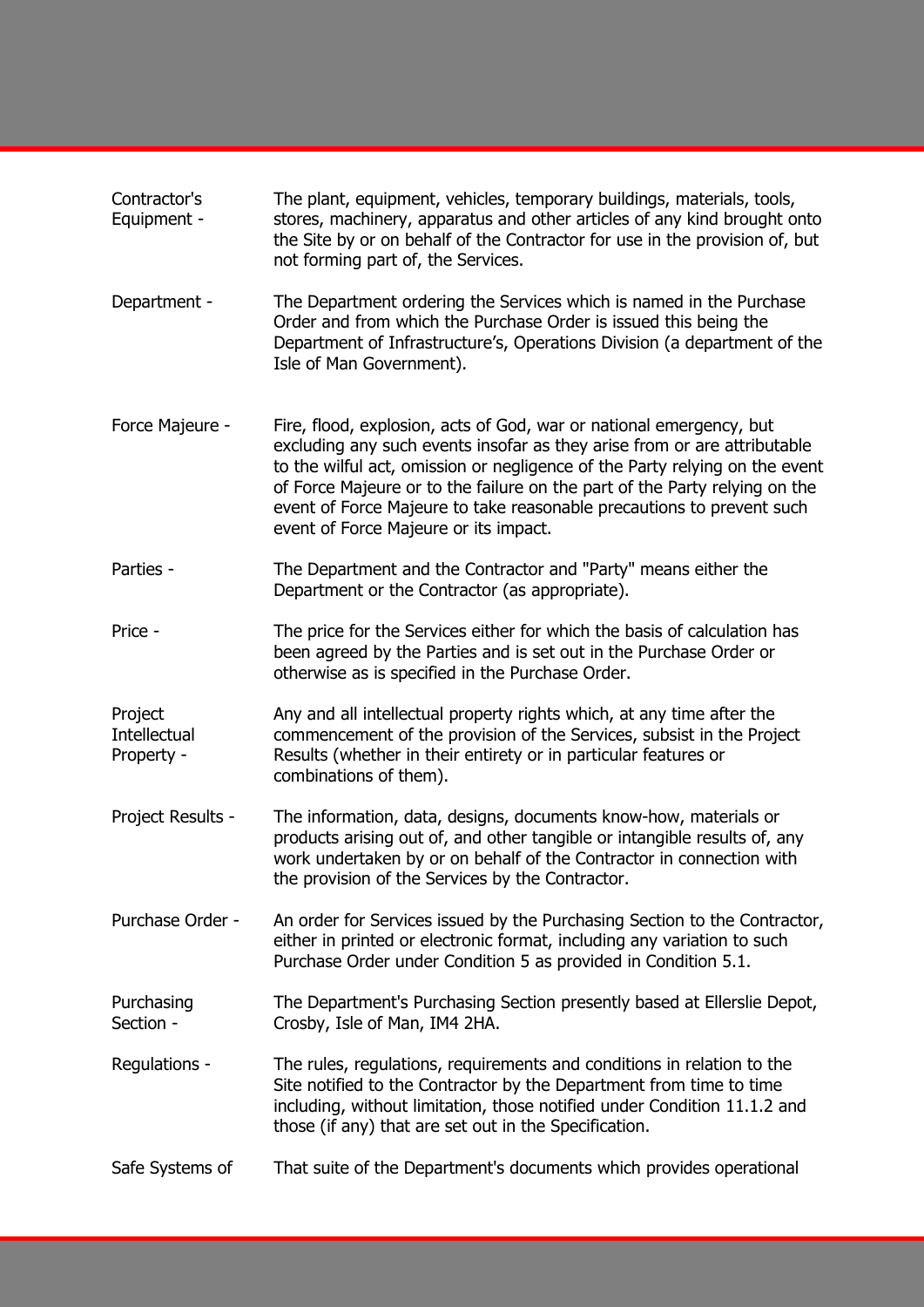| Work -                   | safety guidelines (a copy of which shall be made available to the<br>Contractor on request).                                                                                                                                                                        |
|--------------------------|---------------------------------------------------------------------------------------------------------------------------------------------------------------------------------------------------------------------------------------------------------------------|
| Services -               | The services required to be provided by the Contractor for the<br>Department as specified in the Purchase Order and/or the Specification<br>or as otherwise agreed in writing by the Parties, including any variations<br>to such services pursuant to Condition 5. |
| Site -                   | The place or places at which the Services are required to be provided as<br>detailed in the Purchase Order and/or the Specification or as otherwise<br>agreed in writing by the Parties.                                                                            |
| Specification -          | The specification of the Services expressly attached to or referred to in<br>the Purchase Order (together with all documents, if any, expressly<br>attached to or referred to in the Specification) or otherwise agreed in<br>writing by the Parties.               |
| Supervising<br>Officer - | The person from time to time appointed by the Department and notified<br>to the Contractor to act as the Department's representative for the<br>purpose of the Contract.                                                                                            |

1.2 Words denoting the singular shall include the plural and vice-versa, words denoting any gender shall include all genders and words denoting individuals shall include corporate or unincorporated bodies and vice-versa, except where the context makes it clear that this is not the case.

1.3 References to any enactment, order, regulation or instrument shall be construed as a reference to the enactment, order, regulation or instrument as amended, modified, extended or re-enacted by any subsequent enactment, order, regulation or instrument.

1.4 Headings are for reference purposes only and shall not be used to construe or interpret the meaning of the Conditions to which they relate.

# **2. FORMATION**

2.1 The Parties agree that the Contract contains all of the terms in relation to the subject matter of the Contract and supersedes any previous agreements or understandings between them in relation to the subject matter of the Contract.

2.2 Neither Party has relied upon any oral or written representations made to it by the other Party or that Party's employees, agents or sub-contractors, prior to the formation of the Contract pursuant to Condition 2.4, which are not set out in the Contract.

2.3 Nothing in Conditions 2.1 or 2.2 will exclude any liability which one Party would otherwise have in respect of any statement it has made fraudulently to the other Party.

2.4 Subject to Condition 2.5, the Contract shall be formed when the Purchase Order is issued to the Contractor.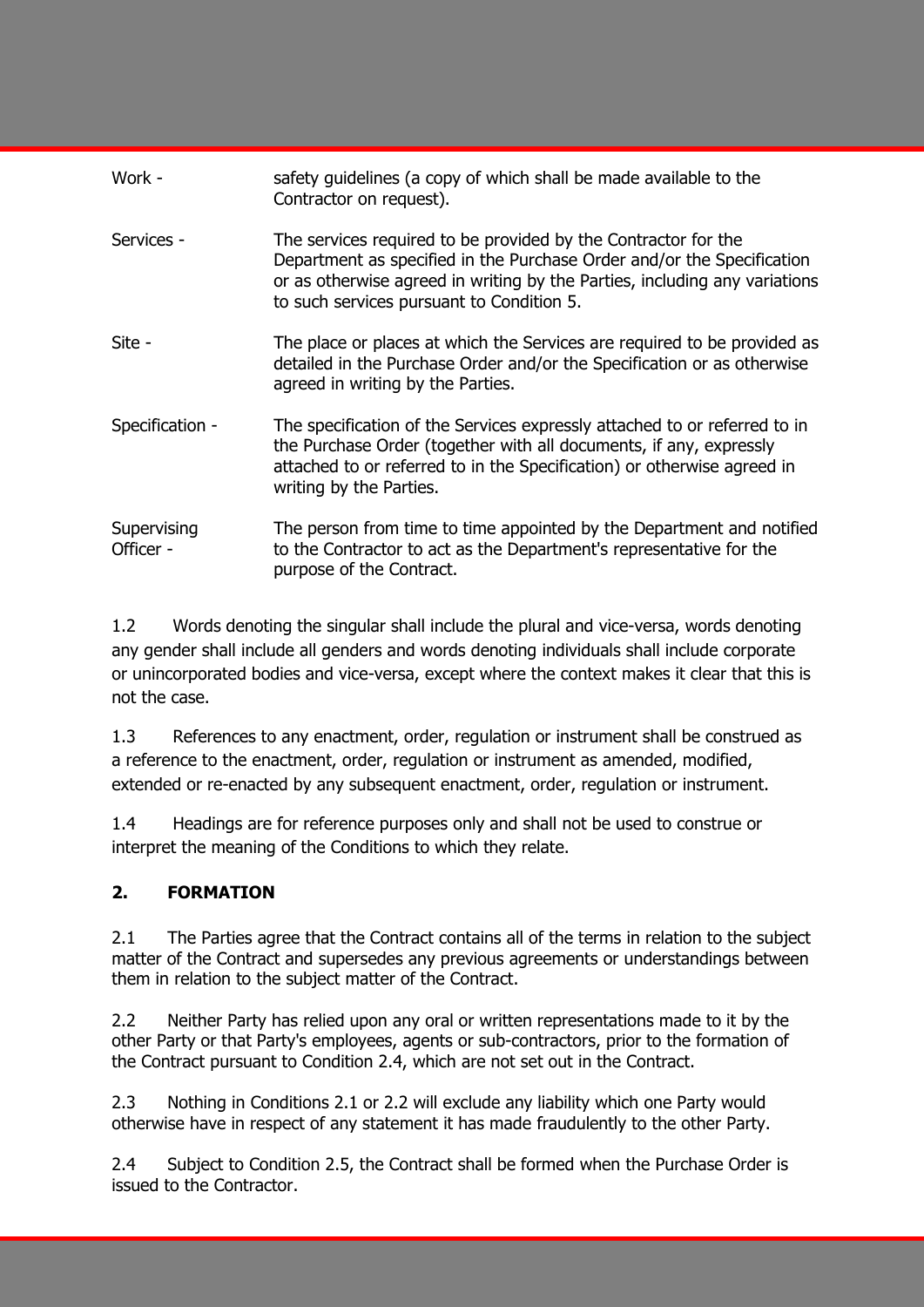2.5 Where the Purchase Order is issued by means of electronic communication, the Contractor shall within five (5) Business Days of the date of issue of the Purchase Order, using the same or a similar means of electronic communication, either acknowledge receipt to the Department in a form which accepts the Purchase Order unconditionally and does not impose any terms and conditions of the Contractor or notify the Department that it does not accept the Purchase Order. If however the Contractor acknowledges receipt to the Department in a form which either does not accept the Purchase Order unconditionally or which imposes or seeks to impose the terms and conditions of the Contractor then the Contractor will be deemed to have rejected the Purchase Order. If the Contractor does not acknowledge receipt and fails to notify the Department that it does not accept the Purchase Order within five (5) Business Days of the date of issue of the Purchase Order, the Contractor will be deemed to have accepted the Purchase Order unconditionally.

2.6 The Department will not be responsible nor be obliged to accept or to pay for any Services provided by the Contractor otherwise than in response to and in accordance with the relevant Contract.

2.7 The commencement of the provision of the Services by the Contractor will be deemed conclusive evidence of the Contractor's acceptance of these Conditions.

2.8 These Conditions may only be varied or amended by agreement in writing of the Parties.

2.9 Unless otherwise agreed in writing by the Department, all enquiries and correspondence of the Contractor connected with the Contract (other than regarding payment which should be sent to the payments section of the Department) should be sent to the person from time to time appointed as Supervising Officer.

2.10 The Contractor shall ensure that the number(s) and date of the Purchase Order is quoted on all documents and correspondence connected with the Purchase Order.

#### **3. CONTRACTOR'S OBLIGATIONS**

3.1 The Contractor shall diligently provide the Services on or before the Completion Date strictly in accordance with the Contract and with all applicable statutory and EU regulations and requirements so as to meet such standard and quality as specified in the Contract or, if not so specified, so as to reasonably satisfy the Department and, in performing its obligations under this Condition 3.1, the Contractor shall amongst other matters:

3.1.1 Devote such personnel and procure that they devote such of their time, attention and abilities to the Services as may be necessary for the proper performance of the Contractor's obligations under the Contract.

3.1.2 Do all things necessary to provide the Services, including the provision of the Contractor's Equipment.

3.1.3 Provide the Services with the high degree of professional skill, sound practices and good judgement normally exercised by recognised professional firms or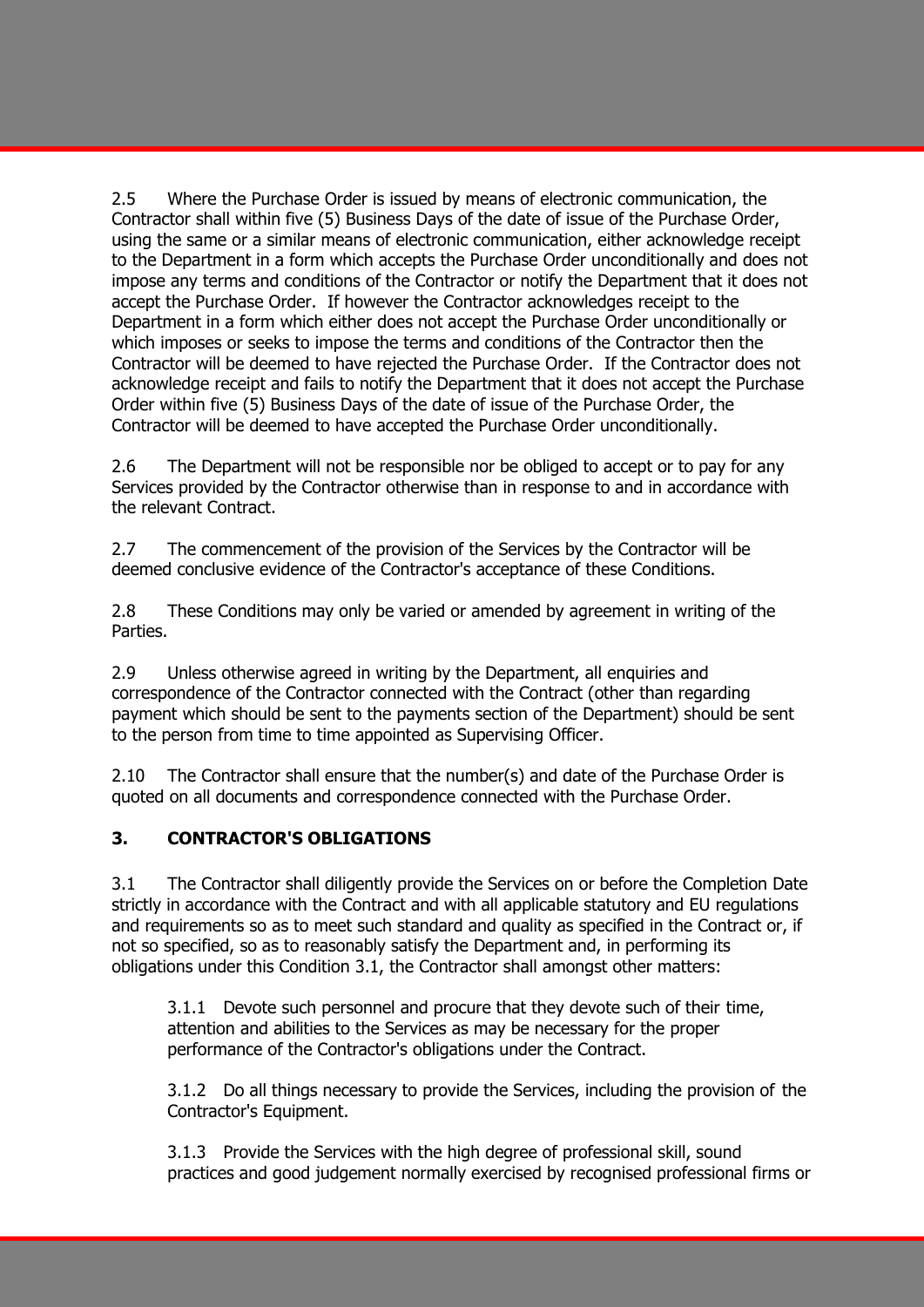by highly skilled and experienced contractors providing services of a similar nature to the Services.

#### 3.2 The Contractor shall:

3.2.1 Comply with the reasonable directions of the Department. For the avoidance of doubt, only those directions given by the Department (including but not limited to directions given by the Supervising Officer) to the Contractor shall be valid and binding for the purposes of the Contract.

3.2.2 Act diligently and in good faith in all its dealings with the Department and use its best endeavours to promote the interests of the Department and maintain the Department's goodwill.

3.2.3 Obtain and maintain at its own expense all licences, permissions, permits, powers and consents (other than those specified in the Contract to be the responsibility of the Department) necessary to perform its obligations under the Contract.

3.2.4 Insert appropriate conditions which conform to the Contract in any agreements with sub-contractors.

3.2.5 Maintain and make available for inspection by the Department at the Contractor's sole expense such records, including, without limitation, daily time sheets, as the Department may reasonably require for the purposes of supporting the calculation of the Price and shall grant the Department such access to the Contractor's premises as the Department may reasonably require for the purposes of inspection of such records.

3.2.6 When reasonably requested by the Department, provide to the Department at any time:

3.2.6.1 The names of each employee of the Contractor and/or its sub-contractors engaged in providing the Services.

3.2.6.2 The job title and job description of each employee named under Condition 3.2.6.1.

3.2.6.3 The period of time during which each employee named under Condition 3.2.6.1 has been employed by means of a permanent contract of employment by the Contractor and/or its sub-contractors.

3.3 Subject to the nature of the Services, the Contractor, or any individual that it may appoint to provide the Services, may be required to undertake the role of Principal Contractor, Planning Supervisor and/or Designer under and as those terms are defined in the Construction (Design and Management) Regulations 1994, with the extent of the Contractor's role being clarified in or by the Specification. Where one of these roles is to be undertaken, the Contractor must fully comply with all relevant legislation.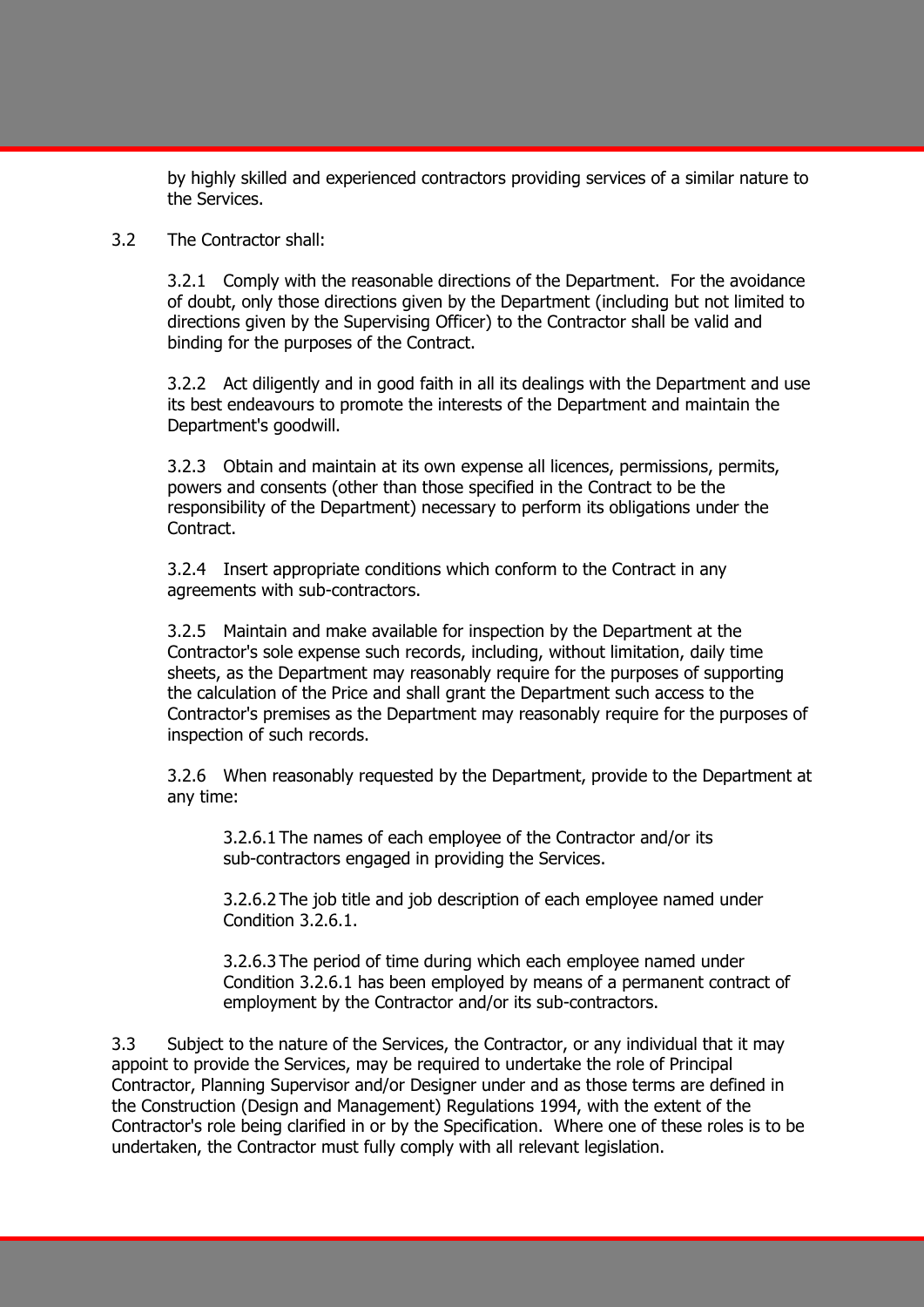#### **4. PRICE AND PAYMENT**

#### 4.1 The Price shall:

4.1.1 Remain fixed for the duration of the Contract and may only be varied in writing by agreement of the Parties.

4.1.2 Be exclusive of VAT (and the Contractor shall show the same separately on its invoices).

4.1.3 Be inclusive of all costs and expenses of whatsoever nature incurred by the Contractor in relation to the completion of the Services including, without limitation, in respect of materials, labour and the Contractor's Equipment.

4.2 The Contractor shall be entitled to issue invoices for the provision of the Services as soon as the Services have been accepted in accordance with Condition 8.5. All invoices must be VAT invoices and must be submitted to the payments section of the Department quoting the Purchase Order number.

4.3 Payment shall be made to the Contractor within thirty (30) days of receipt of the Contractor's original valid invoice by the Department at its nominated address for invoices.

4.4 Subject to Condition 4.6, the Department may from time to time and at no additional cost to itself withhold or off-set sums due to the Contractor against sums due from the Contractor to the Department where it has reasonable grounds for so doing and, for the avoidance of doubt, any non-payment arising from any such withholding or off-set shall not be regarded as a breach by the Department of the Contract. However, unless otherwise agreed in writing by the Department, the Contractor shall not be entitled to make any withholding or off-set against the Department unless the Contractor is required by law to make such withholding or off-set or such withholding or off-set is admitted or agreed in writing by the Department or awarded by any Court or in any arbitration.

4.5 If the Construction Act applies to the Contract:

4.5.1 The due date for payment of each invoice will be twenty (20) Business Days after the date of receipt by the Department of such invoice and the final date for payment will be the last day of the month after the month of receipt by the Department of such invoice.

4.5.2 The Department shall give written notice to the Contractor at least two (2) Business Days before the final date for payment of the amount(s) to be withheld or off-set pursuant to Condition 4.5 and the ground(s) therefore (and, if more than one ground, the amount attributable to each ground).

4.7 If the Department fails to pay any sum properly due to the Contractor on the due date for payment, then the Contractor may charge interest on such sum from the due date for payment until the date of payment in full, both before and after any judgment, at 3% per annum above the base rate from time to time of the Isle of Man Bank plc.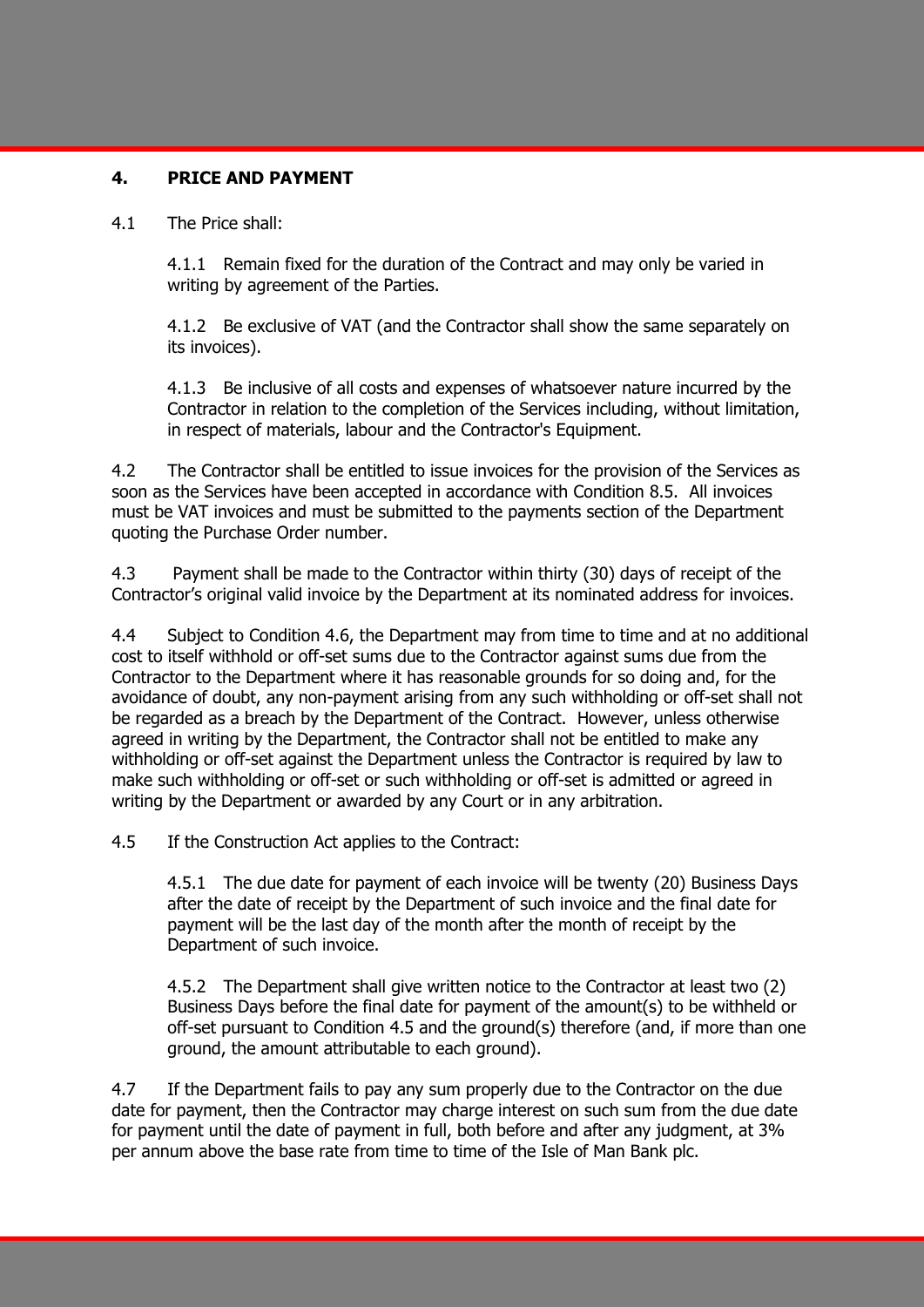4.8 Notwithstanding the terms of this Condition 4, the Department shall not be penalised in any respect for a delay by the Department in fulfilling a payment obligation under a Contract where the Department has reasonable grounds for disputing the accuracy or validity of any charges set out in that invoice.

# **5. VARIATIONS**

5.1 The Department may at any time, before or during provision of the Services, by notice to the Contractor (and such notice may, for the purposes of this Condition 5, include the re-issue of the Purchase Order or the issue of a further supplemental order for Services) direct the Contractor to vary the Services (or any part of them) and, provided that such variations are, in the opinion of the Department, reasonably practicable, the Contractor shall carry out such variations in accordance with these Conditions. For the avoidance of doubt, any re-issue of the Purchase Order (in an amended form) or the issue of a further, supplementary Purchase Order shall only have binding effect when the Contractor is required to carry out the proposed variation contained therein.

5.2 If such variations result in an increase in the cost of performance of the Contract, the Supervising Officer will determine, after consultation with the Contractor, an equitable adjustment to the Price and will notify the Contractor accordingly.

5.3 The Contractor shall promptly notify the Supervising Officer if it is required to make any changes to the Services for the purposes of complying with its obligation to provide the Services strictly in accordance with all applicable statutory regulations and requirements but, save as provided in this Condition 5 and as may be reasonably necessary to comply with such obligation, the Contractor shall not vary the Services unless so directed in writing by the Department.

# **6. INTELLECTUAL PROPERTY**

6.1 The Contractor shall promptly disclose to the Department full details of all Project Intellectual Property created by or on behalf of the Contractor, including but not limited to drawings and models (if any), which shall be treated by the Contractor as confidential to the Department.

6.2 On its creation all Project Intellectual Property and Project Results shall belong to and vest in the Department.

6.3 The Contractor assigns to the Department (including, to the extent necessary, by way of present assignment of future copyright and design right) all future copyright and design right, and all copyright and design rights and all other intellectual property rights free from any lien, charge or encumbrance for their full terms throughout the world, which have been or will be comprised within the Project Results together with the right to sue for damages or other remedies as a result of any infringement of such rights.

6.4 At the request of, and at the reasonable expense of the Department, the Contractor shall and shall procure that its personnel shall: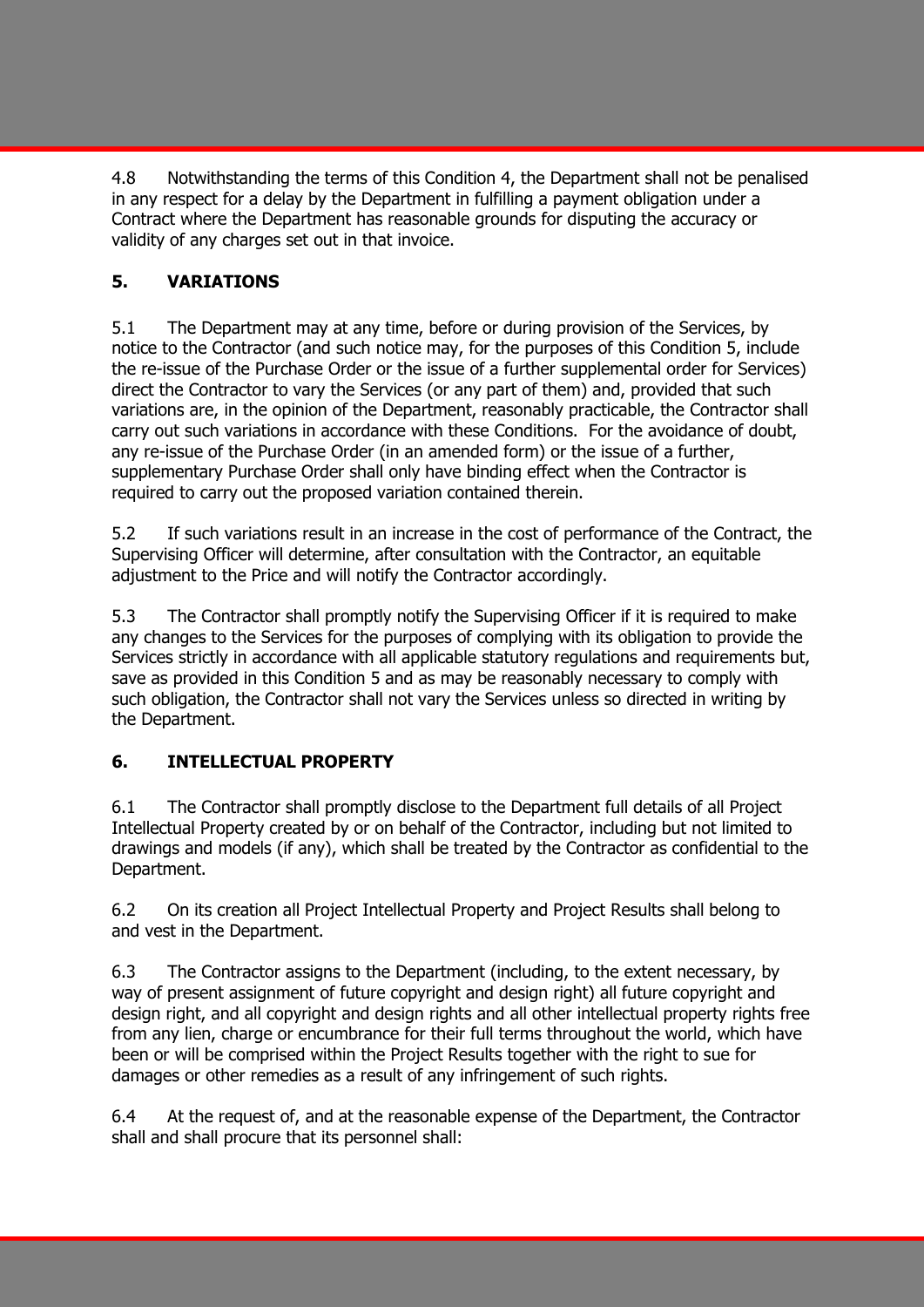6.4.1 Execute all such documents and do all things necessary or desirable to enable the Department to ensure the vesting in the Department or the Department's nominee of the Project Intellectual Property and to secure patent, registration of design or other appropriate forms of protection for it throughout the world.

6.4.2 Provide to the Department all such assistance as the Department may require in relation to the resolution of any questions concerning the Project Intellectual Property provided that decisions as to the procuring of a patent or other appropriate protection and exploitation of the Project Intellectual Property shall be in the sole discretion of the Department.

6.5 As soon as the Contractor becomes aware of any infringement of the Project Intellectual Property it shall promptly notify the Department and provide all details within its knowledge. The Contractor shall also provide the Department with all assistance requested by the Department for the purposes of any infringement action or action for misuse the Department may bring.

6.6 The Department shall retain ownership of all intellectual property rights in any of its materials which it provides to the Contractor for use in the provision of the Services and the Contractor shall retain ownership of all Background Intellectual Property.

6.7 The Contractor grants to the Department a non-exclusive, royalty-free, perpetual, world-wide, assignable, irrevocable licence (with the right to sub-license) to use the Background Intellectual Property for the purposes of the Department using the Project Results and the Project Intellectual Property.

6.8 In providing the Services in accordance with the Contract, the Contractor shall not, without the Department's prior written consent, use any third party's intellectual property rights and, where the Department consents to such use:

6.8.1 The Contractor shall ensure that it has obtained all necessary third party consents and that all necessary licences or assignments of the third party intellectual property rights are in place to enable the Contractor and the Department to freely use such third party intellectual property rights as necessary in order to provide and use the results of the Services.

6.8.2 Such consent shall not relieve the Contractor of any obligation under the Contract or prejudice any of the Department's rights, powers or remedies.

6.9 The Contractor shall not disclose any confidential information within the Project Results to any third party and, for the avoidance of doubt, on its creation the Project Results and Project Intellectual Property shall become the confidential information of the Department and subject to the provisions of Condition 7 but, for the avoidance of doubt, the Department shall be free to use such information.

6.10 The Contractor shall indemnify the Department and be responsible for the payment of any costs, claims, proceedings, expenses or demands arising from any infringement of third party intellectual property rights.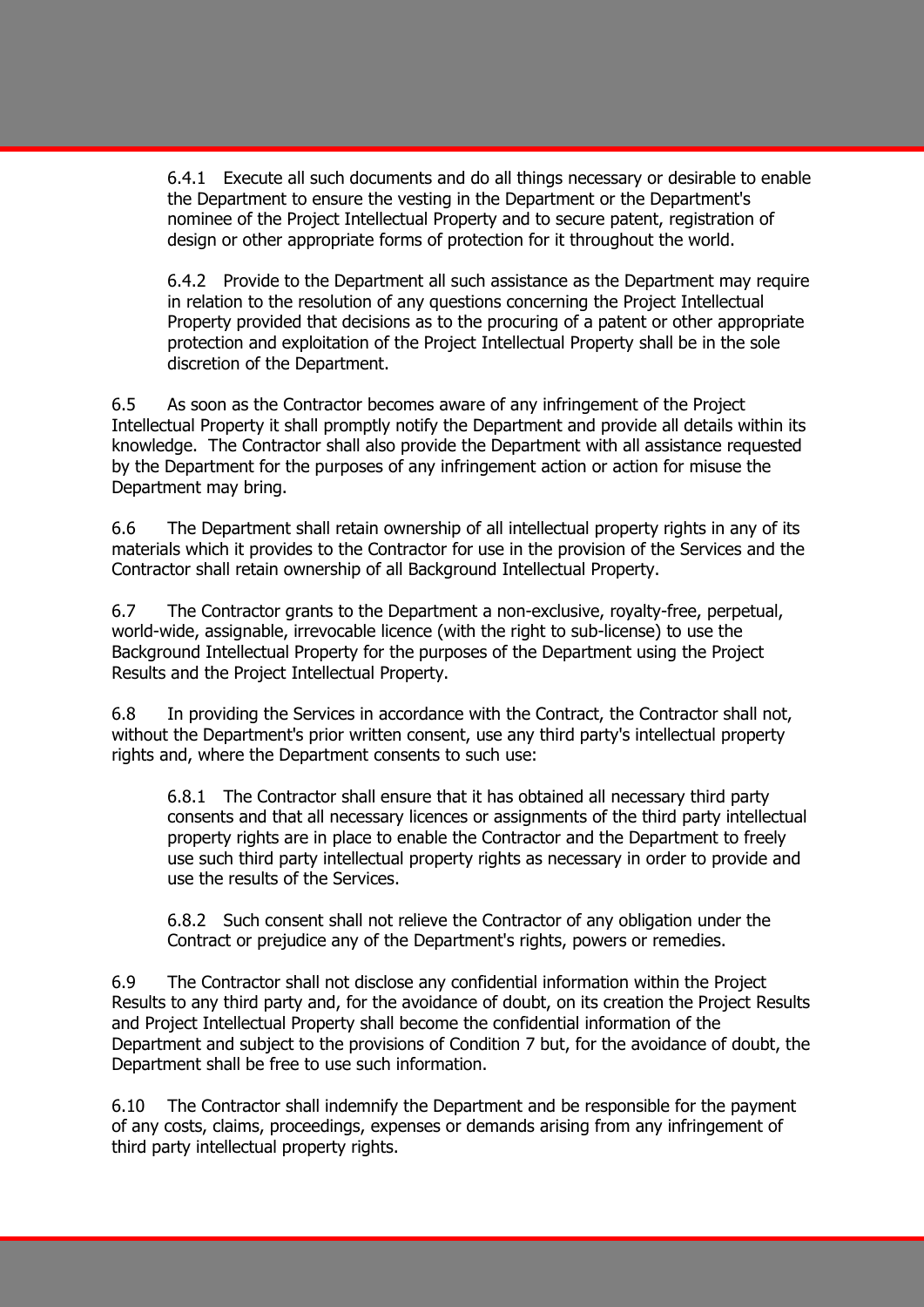#### **7. CONFIDENTIALITY**

7.1 Except with the prior written consent of the other Party, and save as set out in Condition 7.2, neither Party shall at any time use, make use of or divulge or allow to be used, made use of or divulged to any person, any confidential or secret information of the other Party including, without limitation, the documents comprising the Contract or other information concerning the business or affairs of the other Party or that other Party's clients or customers.

7.2 The provisions of Condition 7.1 shall not apply to confidential or secret information to the extent that:

7.2.1 It is or becomes publicly available through no act or omission of either Party (or its employees, agents or sub-contractors).

7.2.2 It is necessarily disclosed pursuant to a statutory or regulatory obligation but only to the extent of that obligation.

7.2.3 It is reasonably and necessarily disclosed by the Department in the ordinary course of its business.

7.3 The Contractor shall not at any time publish or permit to be published either alone or in conjunction with any other person any information, article, photograph, illustration or any other material of whatever kind, relating to the Contract or the Department's business generally, without the prior written consent of the Department. Such consent shall only apply to each specific request for consent.

#### **8. PROGRESS, COMPLETION AND REJECTION**

8.1 If it becomes apparent that the Services (or any part of them) will not be completed by the Completion Date as a result of:

8.1.1 Any variation ordered pursuant to Condition 5;

8.1.2 Any reasonable directions of the Department under Condition 3.2.1;

8.1.3 Any circumstances (other than Force Majeure) which are outside the reasonable control of the Contractor or its sub-contractors or any other person for whom the Contractor is responsible and which could not have been reasonably contemplated by an experienced contractor;

8.1.4 Any breach of the Contract by the Department or its employees, agents or sub-contractors (other than the Contractor) or any person for whom it is responsible including, without limitation, the Supervising Officer;

then the Contractor shall promptly notify the Supervising Officer of full particulars of the circumstances. The Supervising Officer shall, promptly on receipt of full particulars from the Contractor, award the Contractor such extension of time (if any) for completion of the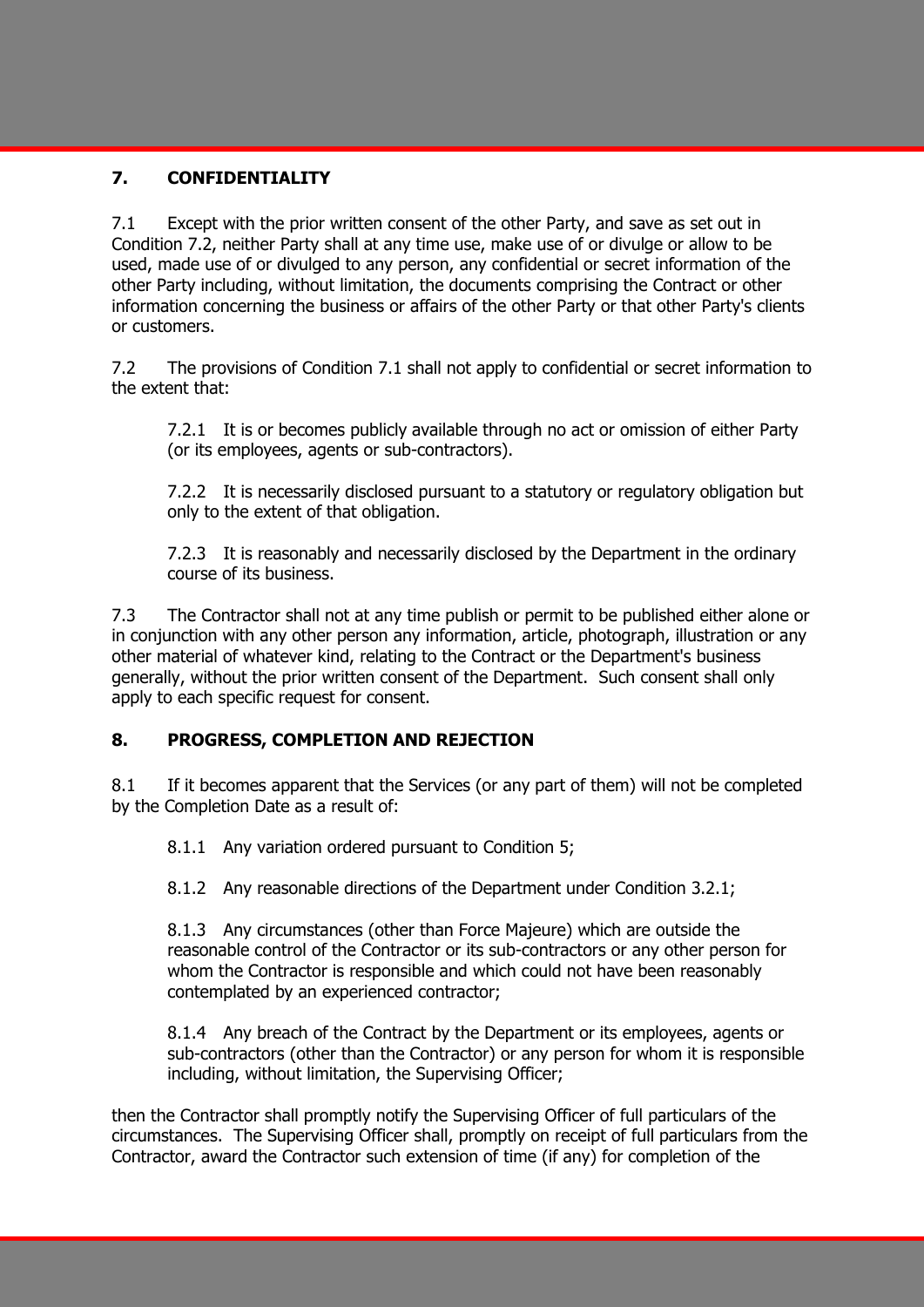Services or the relevant part of them (as the case may be) as the Supervising Officer in his sole discretion determines to be reasonable.

8.2 When the Contractor considers that the whole of the Services (or any part of them which has its own Completion Date) has been completed, it shall give notice to that effect to the Supervising Officer.

8.3 The Department shall have the right for a period of ten (10) Business Days from the date of receipt of the Contractor's notice under Condition 8.2 to inspect and (if appropriate) check the Services which are the subject of such notice as provided in Condition 15. Following such inspection and/or checking, if the relevant Services are found not to conform to the Contract, the Department shall give notice to the Contractor specifying the action required to be taken (which may include re-performance of the Services) so that such Services conform to the Contract.

8.4 If the Department gives notice to the Contractor under Condition 8.3, the provisions of Conditions 8.2 and 8.3 shall apply to any action taken by the Contractor pursuant to such notice.

8.5 The Department will have the right to reject any Services at any time prior to acceptance of such Services in accordance with this Condition 8.5. The Services which are the subject of the Contractor's notice under Condition 8.2 shall be deemed to have been accepted by the Department upon either:

8.5.1 The date of the Department's inspection and/or checking (or of the final inspection and/or checking if more than one) of such Services provided that such inspection and/or checking found such Services to conform to the Contract.

8.5.2 The date on which the period for inspection and/or checking under Condition 8.3 expires if the Department does not exercise the right of inspection and/or checking or further inspection and/or checking (as the case may be) pursuant to Condition 8.3.

The Department will also have the right to reject any Services (as though they had not been accepted) within ten (10) Business Days after any latent defect in such Services has become apparent.

8.6 The making of a payment by or on behalf of the Department to the Contractor shall not prejudice the Department's right of rejection under Condition 8.5 or 15.1.

8.7 The provisions of Conditions 8.2 to 8.6 inclusive shall apply to all Services, including those which are re-performed or subject to remedial action under Condition 10.

#### **9. WARRANTY AND CANCELLATION**

9.1 The Contractor warrants, represents and undertakes to the Department that:

9.1.1 It will provide the Services: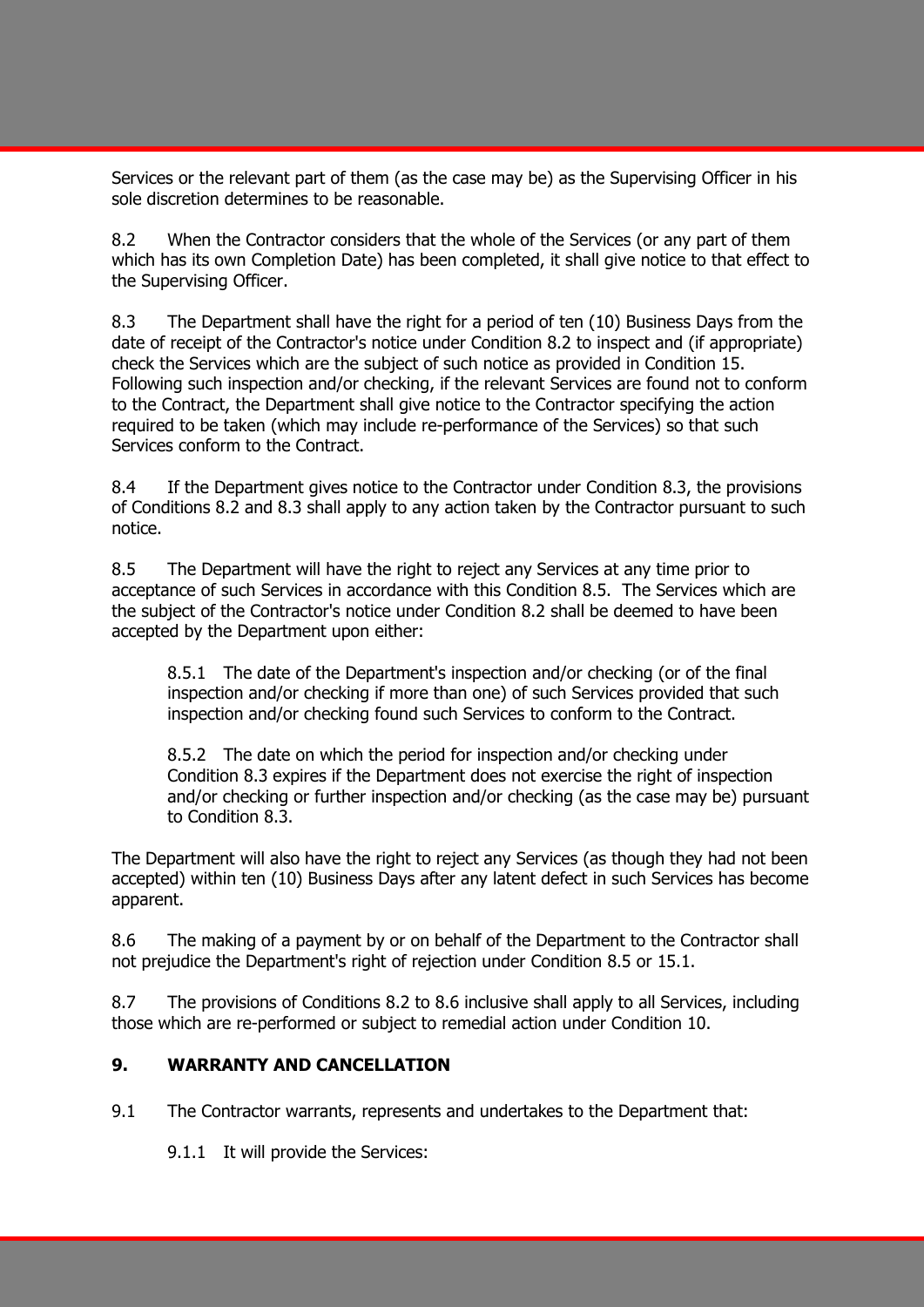9.1.1.1 With the high degree of professional skill, sound practices and good judgement normally exercised by recognised professional firms or by highly skilled and experienced contractors providing services of a similar nature to the Services.

9.1.1.2 In accordance with all applicable statutory and EU regulations and requirements.

9.1.2 The Services when completed will conform in all respects with the Specification and will be suitable for the purpose indicated by or to be reasonably inferred from the Specification.

9.1.3 The Contractor's Equipment complies and will at all material times comply with all applicable statutory and EU regulations and requirements.

9.1.4 The Contractor has informed and satisfied itself fully as to the nature and extent of the Services including but not limited to the physical condition of and around the Site so far as is reasonably practicable and therefore has provided, unless otherwise expressly specified in the Contract, for all reasonably foreseeable eventualities in the Price.

9.2 Without prejudice to any of the Department's other rights, powers or remedies (whether expressed or implied), if the Contractor breaches any provision of the Contract (including, without limitation, a failure to provide or delay in providing the Services on or before the Completion Date), or if the Department terminates the Contract in accordance with Condition 18.1 or 18.2, then the Department may (but will not be so obliged), whether or not the Services (or any part of them) have been accepted by the Department, by notice to the Contractor:

9.2.1 Cancel the whole or any part of the Purchase Order that remains to be fulfilled.

9.2.2 Recover from the Contractor all additional cost, loss and expense reasonably incurred by the Department which is properly attributable to the Contractor's breach of the Contract or arises from termination of the Contract including, without limitation, all additional costs incurred by the Department in procuring the Services (or any part of them) from an alternative contractor.

# **10. REMEDIAL ACTION AND REFUNDS**

10.1 Notwithstanding the Department's rights under the Limitation Act 1984 and without prejudice to any of the Department's other rights, powers or remedies, if the Department either rejects any Services in accordance with Condition 8.5 or notifies the Contractor of a breach of warranty under Condition 9 in respect of any Services, then the Contractor shall, at its own cost and as soon as reasonably practicable, but in any event within twenty (20) Business Days of the Department's notice, at the Department's option either:

10.1.1 Provide all necessary and appropriate remedial action; or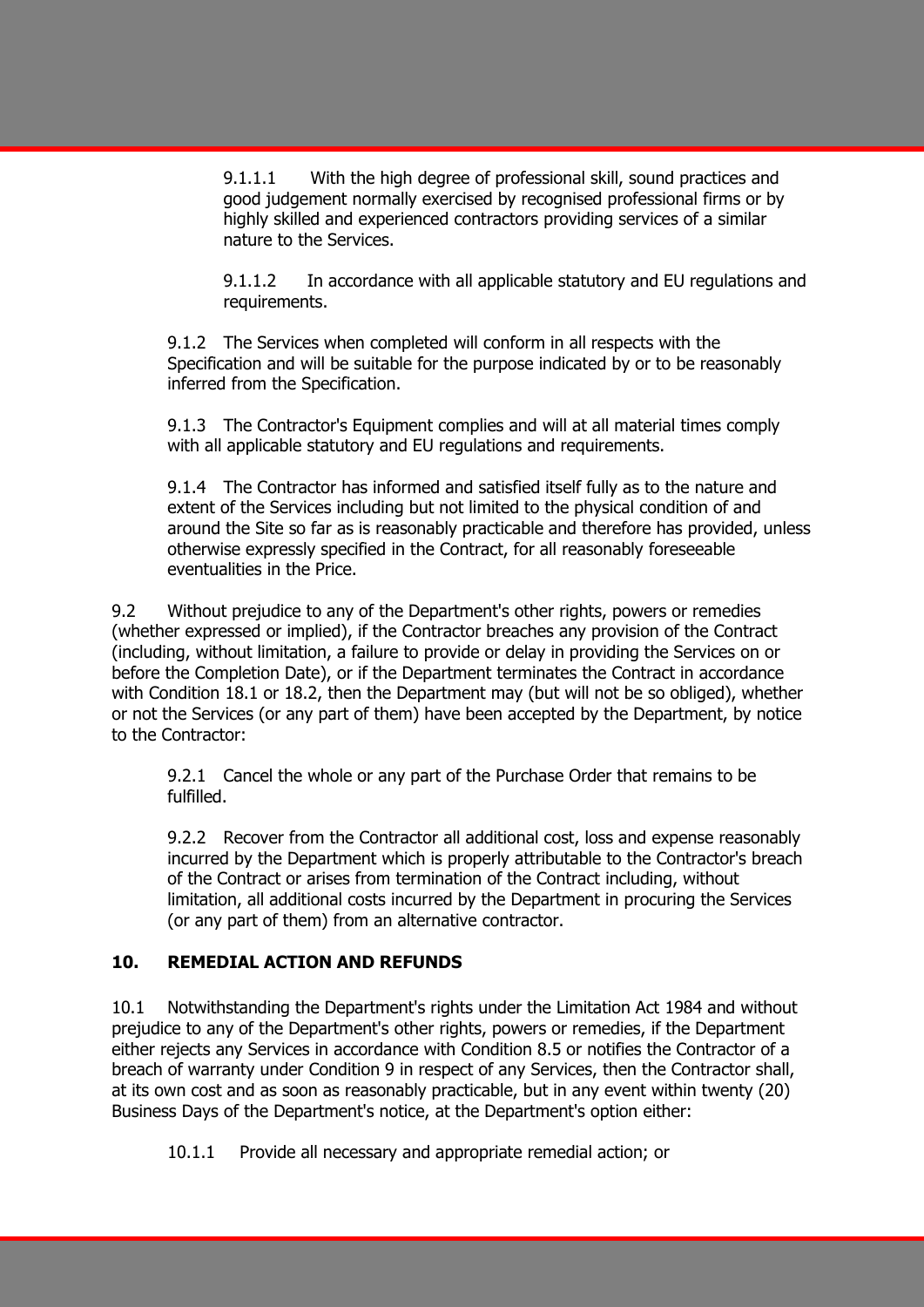#### 10.1.2 Re-perform; or

10.1.3 Pay to or credit the Department with a refund of the price paid in respect of the Services that are the subject of such a notice from the Department; or

10.1.4 Provide a combination of the remedies set out in Conditions 10.1.1 to 10.1.3 in respect of the Services that are the subject of such a notice from the Department.

10.2 Any Services that have been subject to remedial action and/or have been reperformed in whole or in part by the Contractor shall themselves be subject to the provisions of Condition 10.1.

10.3 The Department may (but shall not be obliged to) give the Contractor a reasonable opportunity to re-perform any Services or take remedial action pursuant to Condition 10.1. However, if, after notice from the Department requiring re-performance or remedial action, the Contractor is unable or unwilling or fails to re-perform or carry out remedial action to the Services within such period as the Department shall reasonably determine is necessary, nothing shall prevent the Department from procuring the provision of Services or remedial action from an alternative contractor.

10.4 Where the Department procures the provision of Services or remedial action from an alternative contractor, the Department shall be entitled to recover from the Contractor all additional cost, loss and expense reasonably incurred by the Department which is properly attributable to the Department procuring the provision of Services or remedial action from such alternative contractor.

#### **11. ACCESS TO THE SITE AND REGULATIONS**

11.1 The Department shall:

11.1.1 Grant or procure to be granted to the Contractor (including its employees, agents and sub-contractors) all such rights (if any) in relation to the Site (or any part of it) which the Department determines are reasonably necessary for the purposes of providing the Services, provided that, for the avoidance of doubt, nothing shall require the Department to grant or procure to be granted any right which is exclusive to the Contractor or which restricts or may restrict the rights of the Department or any third party.

11.1.2 Notify the Contractor, before the commencement of the provision of the Services, of all of the rights granted under Condition 11.1.1 and the terms and conditions (if any) upon which such rights have been granted.

#### 11.2 The Contractor shall:

11.2.1 If required by the Department, upon arriving at the Site, and before commencing the provision of the Services, report to the Supervising Officer or his nominated representative.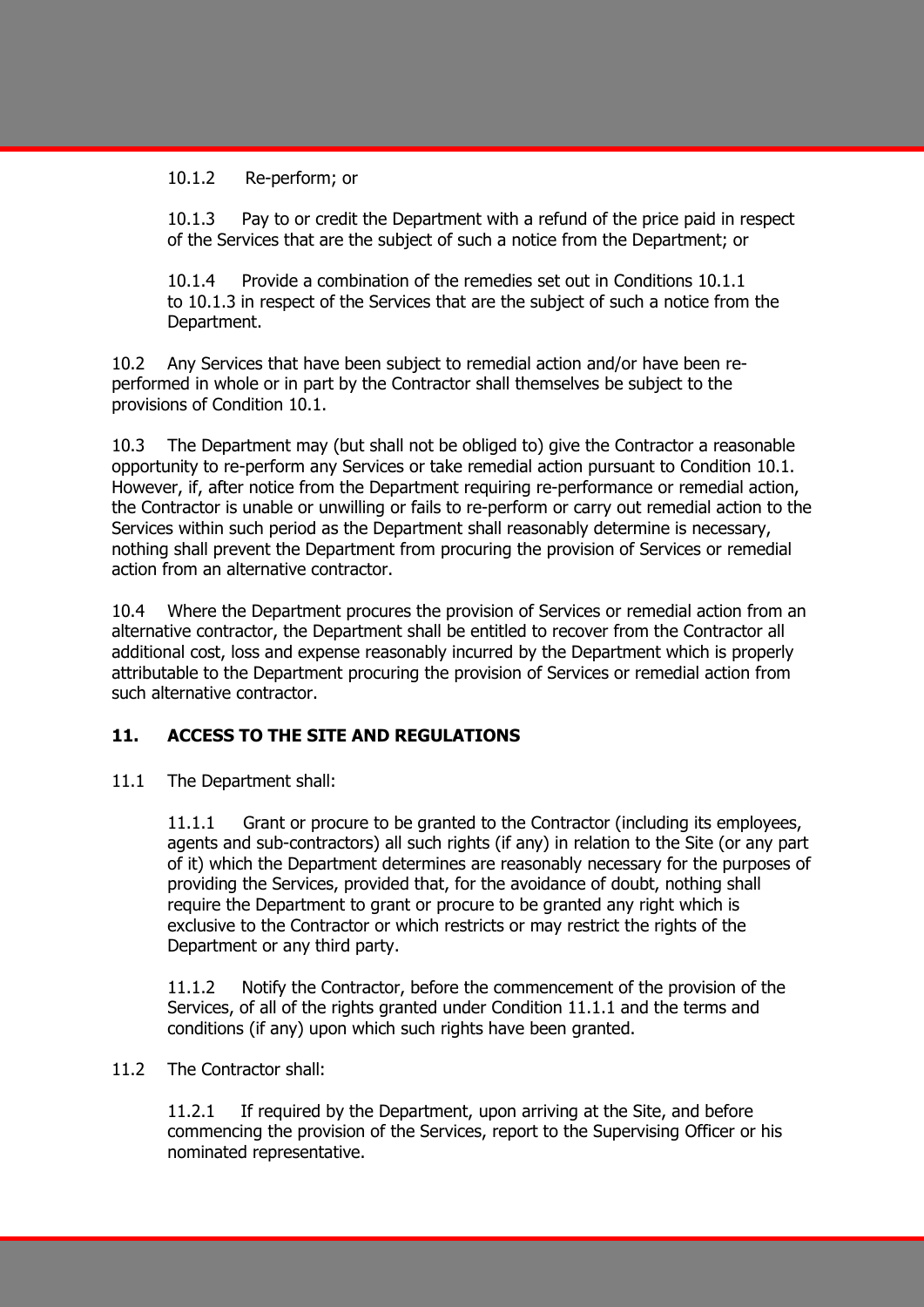11.2.2 Not exercise or purport to exercise any rights in respect of the Site (or any part of it) in excess of those which have been granted under Condition 11.1.

11.2.3 At its own expense, comply with and procure that its employees, agents and sub-contractors comply with all applicable legislative provisions, bye-laws, guidance, codes of practice, all of the Regulations (if any), particularly (but without limitation) those relating to health and safety, and the Safe Systems of Work or such part or parts of the Safe Systems of Work as the Department may reasonably determine are applicable. Before providing any Services at the Site, the Contractor may be required to sign a certificate, provided by the Department, certifying that the Contractor has been made aware of the Regulations and that the Contractor will comply with them and that the Contractor will ensure that its employees, agents and sub-contractors (if any) will comply with them.

#### **12. SITE CONDITIONS**

The Contractor shall notify the Department as soon as reasonably practicable if any delay in the provision of the Services is likely to arise due to any restrictions imposed by the operation of the business of the Department at the Site.

# **13. CONTRACTOR'S PERSONNEL**

13.1 The Department shall be entitled, if it so requires, to have suitable certificates of competence from the Contractor for any person employed in connection with the Services.

13.2 Without prejudice to any of its other rights, powers or remedies, the Department shall have the right to object to and request the removal of any representative or person, engaged or employed by the Contractor or its sub-contractors in the provision of the Services, who shall, in the opinion of the Department, misconduct himself or be incompetent or negligent or otherwise breach the provisions of the Contract. The Contractor shall remove that person from the Services and he shall not be employed or engaged again by the Contractor in connection with the Services without the written permission of the Department. Any removal of labour under this Condition 13.2 shall not constitute a valid reason for the Contractor's failure to complete the Services in accordance with the Contract. The Contractor shall replace any such removed personnel with suitably qualified, skilled and competent personnel.

# **14. THE CONTRACTOR'S EQUIPMENT AND FACILITIES**

14.1 Except as otherwise agreed in writing by the Department:

14.1.1 The Contractor shall, subject to Condition 14.2, at its own risk and expense provide everything necessary for the provision of the Services, including the provision of the Contractor's Equipment.

14.1.2 All Contractor's Equipment shall remain the responsibility and at the risk of the Contractor who shall be liable for its delivery, unloading, loading, maintenance, care, safety and storage and removal.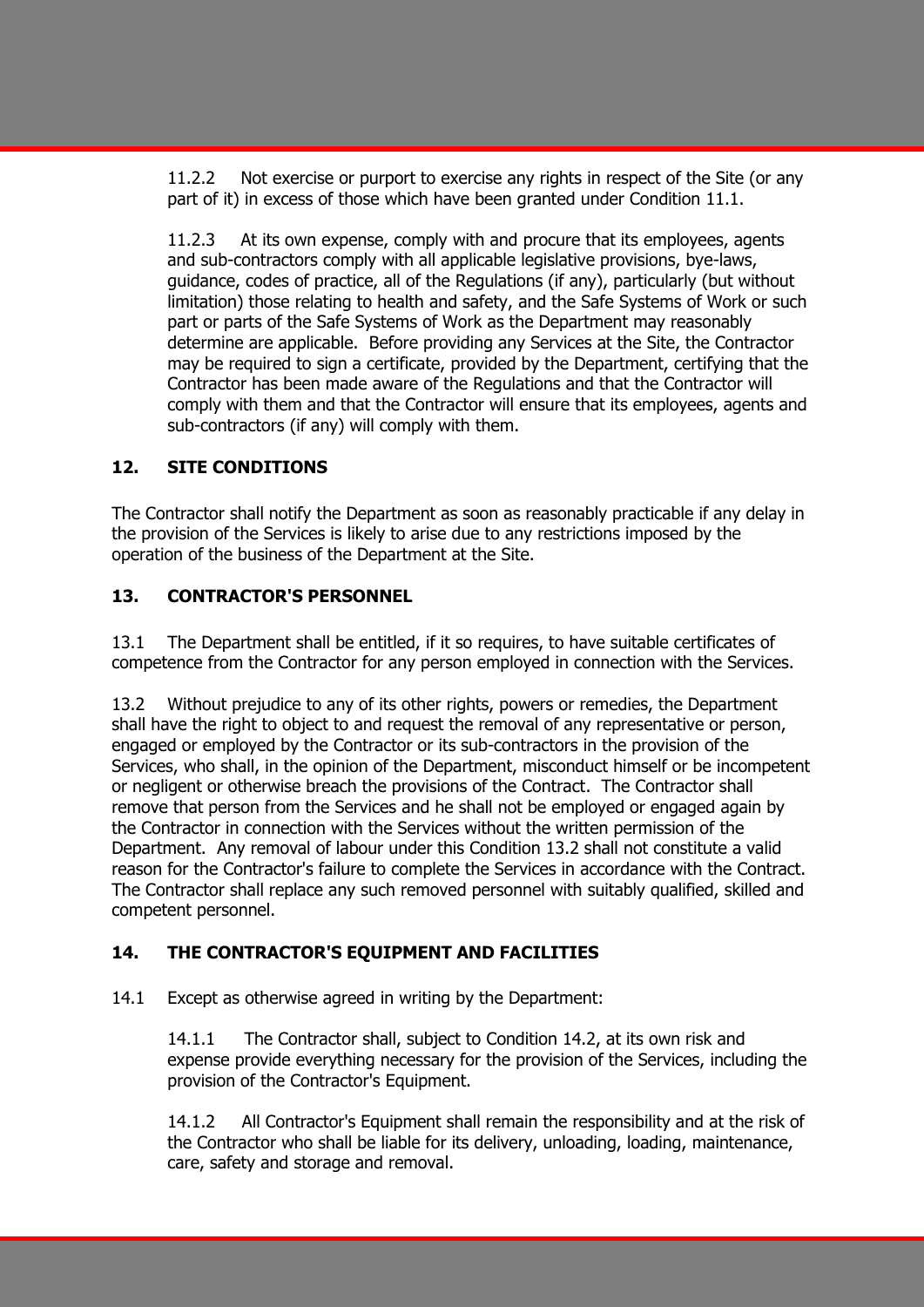14.1.3 The Contractor shall remove all Contractor's Equipment from the Site at the end of each of its visits (and immediately upon termination of the Contract) and leave the Site in an undamaged, clean, tidy and safe condition.

14.2 The Contractor may, with the prior written consent of the Department, use such supplies of electricity, water, gas and any other facilities as are reasonably required and available for the provision of the Services. If so permitted, the Contractor shall use these facilities at its own risk and the Department reserves the right to charge for such facilities at reasonable rates.

14.3 The Department will not be liable for loss or damage caused by variations in pressure or quality or by the interruption, withdrawal or failure of any facilities provided under Condition 14.2. The Contractor shall, at its own expense, provide any apparatus necessary for using such facilities and shall be responsible for any loss or damage to persons or property caused by its use of them.

14.4 The Contractor shall, in providing the Services, ensure that there is no avoidable interference at the Site with the operations of the Department (or of any other Department, Statutory Board or other body forming part of the Isle of Man Government) or of other contractors or with the use and enjoyment of any public rights or of any property (whether or not such property is owned by the Department) and shall use its best endeavours to minimise the nature and duration of any unavoidable interference.

14.5 All minerals, materials, metals, objects and other things found or discovered on the Site by the Contractor shall (insofar as they may lawfully be so) be the property of the Parties shall not move or procure to be moved any such items otherwise than may be strictly necessary and lawful for the provision of the Services.

#### **15. INSPECTION AND CHECKING**

15.1 The Department shall have the right to inspect and check the Services (or any part of them including work-in-progress) to ascertain conformance of the Services with the Contract. Such inspection and/or checking may take place at all reasonable times wherever such Services have been or are being provided and the Contractor shall procure that access is given to the Department to all such premises for that purpose. The Department may at any time at the point of inspection and/or checking reject Services which, in the reasonable opinion of the Department, do not conform with the Contract.

15.2 Any inspection, checking, rejection or approval made, carried out or given by or on behalf of the Department shall not relieve the Contractor from any obligation under the Contract or prejudice any of the Department's rights, powers or remedies.

15.3 If, as a result of such inspection and/or checking under Condition 15.1, the Department is not satisfied that the Services will conform in all respects with the Contract and the Department so informs the Contractor within ten (10) Business Days of inspection and/or checking, the Contractor will take all necessary steps to ensure conformance. Without prejudice to any of the Department's other rights, powers or remedies, any failure of this obligation by the Contractor will be deemed a material breach which is not capable of remedy entitling the Department to terminate the Contract under Condition 18.2.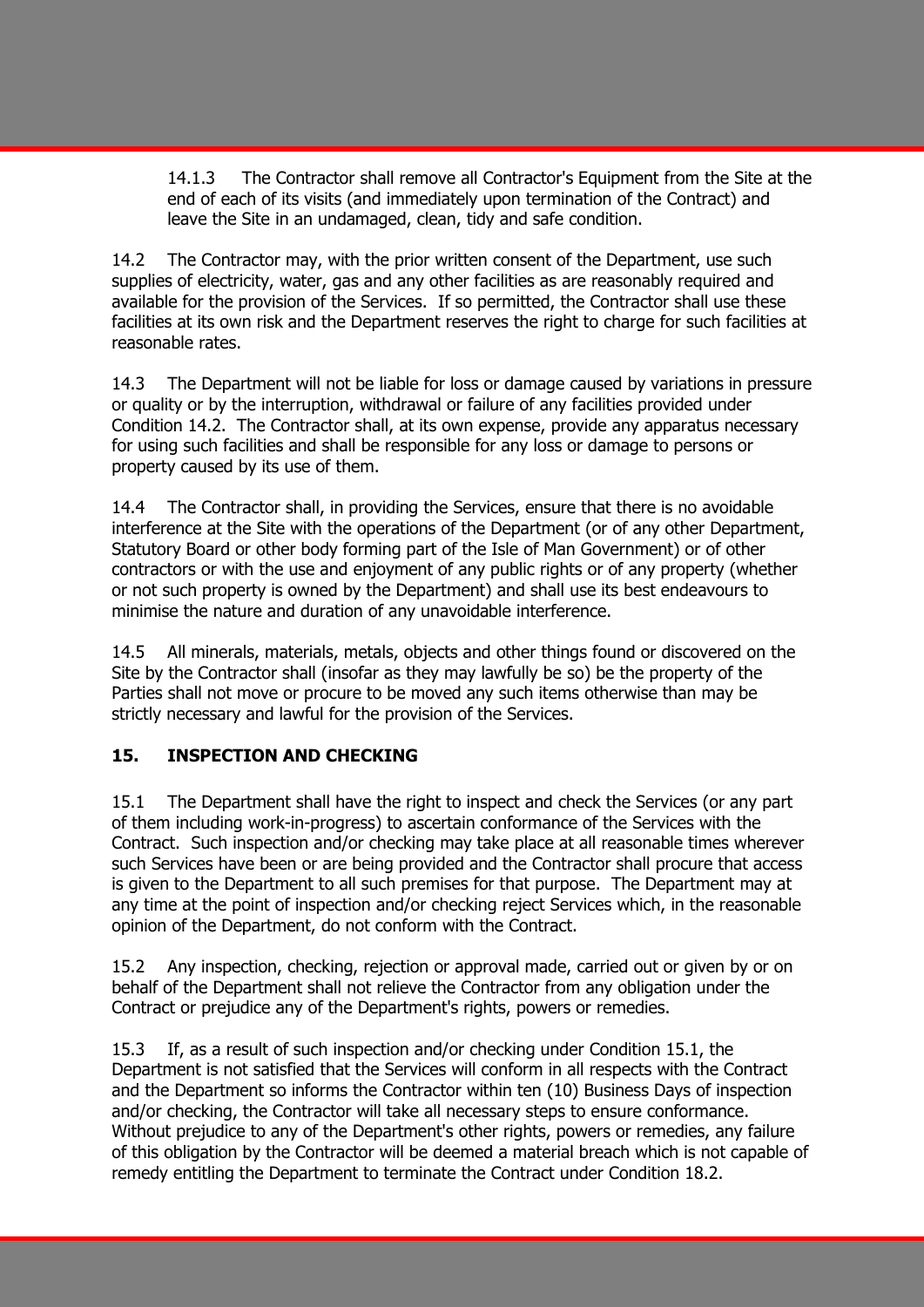#### **16. LIABILITY**

16.1 Subject to Conditions 16.2 and 16.3, the Contractor shall indemnify, keep indemnified and hold harmless the Department from and against all costs (including but not limited to the cost of enforcement and legal and other professional fees and expenses on a full indemnity basis), expenses, liabilities, injuries, direct, indirect or consequential loss (all 3 of which terms include, without limitation, pure economic loss, loss of profits, loss of business, depletion of goodwill and like loss), damages, claims, demands, proceedings, awards, orders or judgments which the Department incurs or suffers as a consequence of:

16.1.1 Any infringement of any intellectual property right arising out of the provision or use by the Department of the Project Intellectual Property or the Background Intellectual Property or the Project Results.

16.1.2 Any direct or indirect breach or negligent performance by the Contractor or its employees, agents or sub-contractors or any failure or delay in performance by the Contractor or its employees, agents or sub-contractors of any of the provisions of the Contract.

16.1.3 Any claim by all or any of the employees of the Contractor and/or the subcontractors of the Contractor or any representatives of such employee, whether before or after the expiry or termination of the Contract, including, but not limited to, a claim for unfair dismissal, breach of contract, sex or race discrimination, equal pay, redundancy payments, protective awards, awards pursuant to any claim under the Minimum Wage Act 2001 and/or the Employment Act 2006.

16.2 The liability of the Contractor to the Department under or in connection with the Contract howsoever arising shall be limited in aggregate to and shall in no circumstances exceed:

16.2.1 £2,000,000 (two million pounds) for any single claim.

16.2.2 £2,000,000 (two million pounds) for claims in aggregate over the life of the Contract (whether such claims arise during the Contract or after the Contract has expired or otherwise terminated).

16.3 The Contractor shall not be liable for any loss, damage, liability, cost, and claim or expense to the extent that the same is wholly attributable to:

16.3.1 Any error, fault or defect in any data or information provided or procured to be provided by the Department to the Contractor under and for the purposes of the Contract.

16.3.2 Any breach or negligent performance of any of its obligations under the Contract by the Department or its employees, agents or sub-contractors (other than the Contractor) or any delay by the Department or its employees, agents or subcontractors (other than the Contractor) in performing (or procuring to be performed) any of its obligations under the Contract unless such breach, negligent performance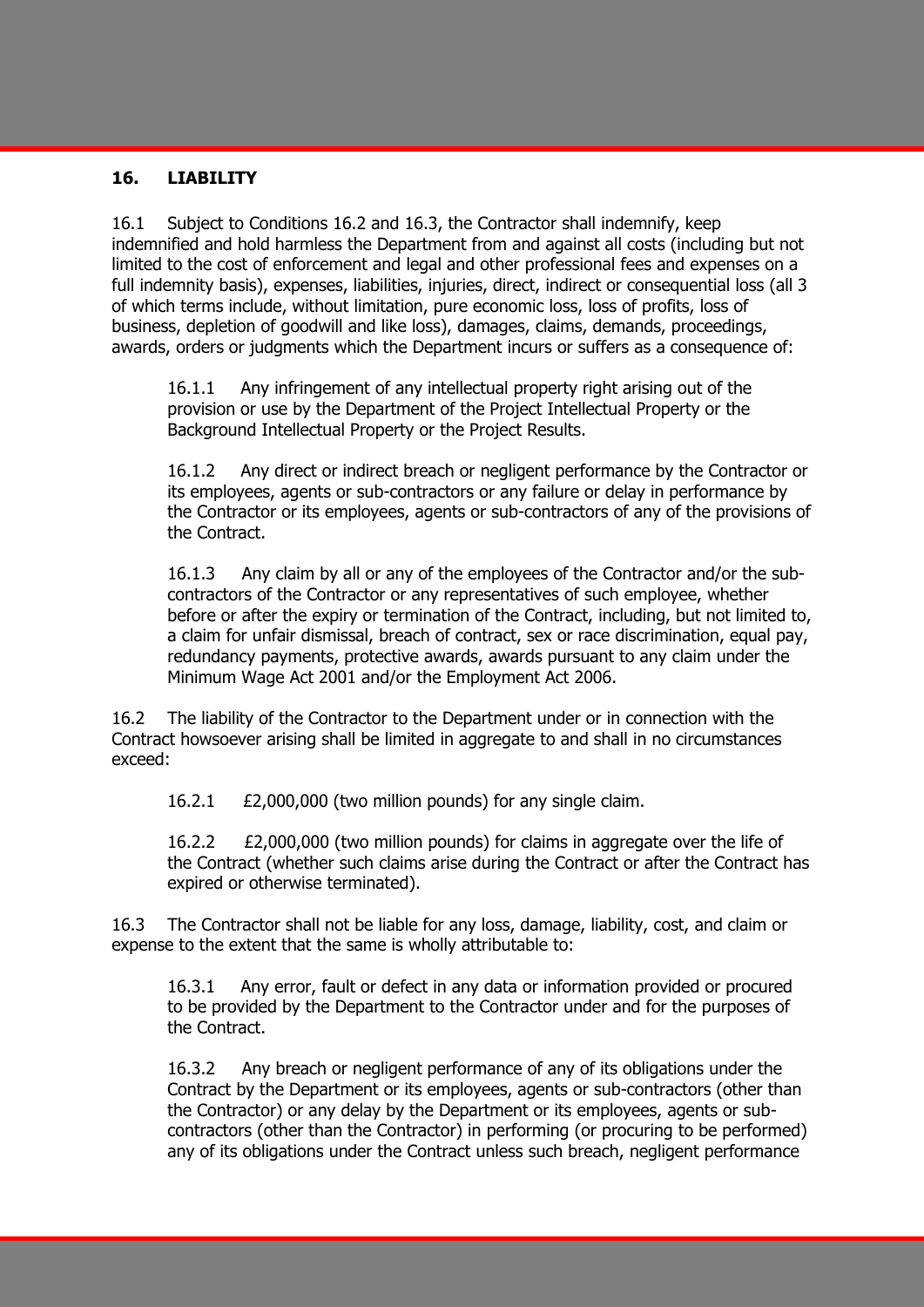or delay is in respect of an obligation which has been suspended under Condition 20 and occurs during the period of such suspension.

16.4 The Department shall not be liable to the Contractor for any loss of profits, direct, indirect or consequential or any other indirect or consequential loss (both of which terms include, without limitation, pure economic loss, loss of business, depletion of goodwill and like loss) howsoever arising out of or in connection with the Contract.

16.5 Nothing in the Contract excludes or limits the liability of a Party for death or personal injury caused by its own negligence, for fraudulent misrepresentation by it, for fraud or for any matter for which it would be illegal for that Party to exclude or to attempt to exclude its liability.

16.6 The Parties acknowledge that the above provisions of this Condition 16 are reasonable and are reflected in the Price.

#### **17. INSURANCE**

17.1 Unless the Department otherwise agrees in writing, the Contractor shall effect and maintain at its own cost the insurances specified in Conditions 17.1.1 and 17.1.2 with a limit of indemnity of not less than and an excess of not more than those referred to in Conditions 17.1.1 and 17.1.2 and such other insurances as are from time to time required by law (the "Insurances"):

| Cover                         | <b>Maximum Excess</b> | Limit of Indemnity                                                                                                       |
|-------------------------------|-----------------------|--------------------------------------------------------------------------------------------------------------------------|
| 17.1.1 Public Liability       | £100,000              | £2,000,000 for any one claim or<br>series of claims arising from any<br>one occurrence and unlimited in<br>the aggregate |
| 17.1.2 Professional Indemnity | None specified        | £2,000,000 for any one claim or<br>series of claims arising from any<br>one occurrence                                   |

17.2 The Contractor shall effect and maintain the Insurances for such period as is necessary to ensure that insurance is provided for all of the Contractor's liabilities arising under or in connection with the Contract irrespective of when any claim in relation to any such liability is made.

17.3 The Insurances shall be affected and maintained with insurance companies with an AM Best claims rating of no less than A.

17.4 The Contractor shall in relation to all of the Insurances provide to the Department on request:

17.4.1 Copies of all insurance policies (including all documents evidencing any amendments, extensions or variations to such Insurances).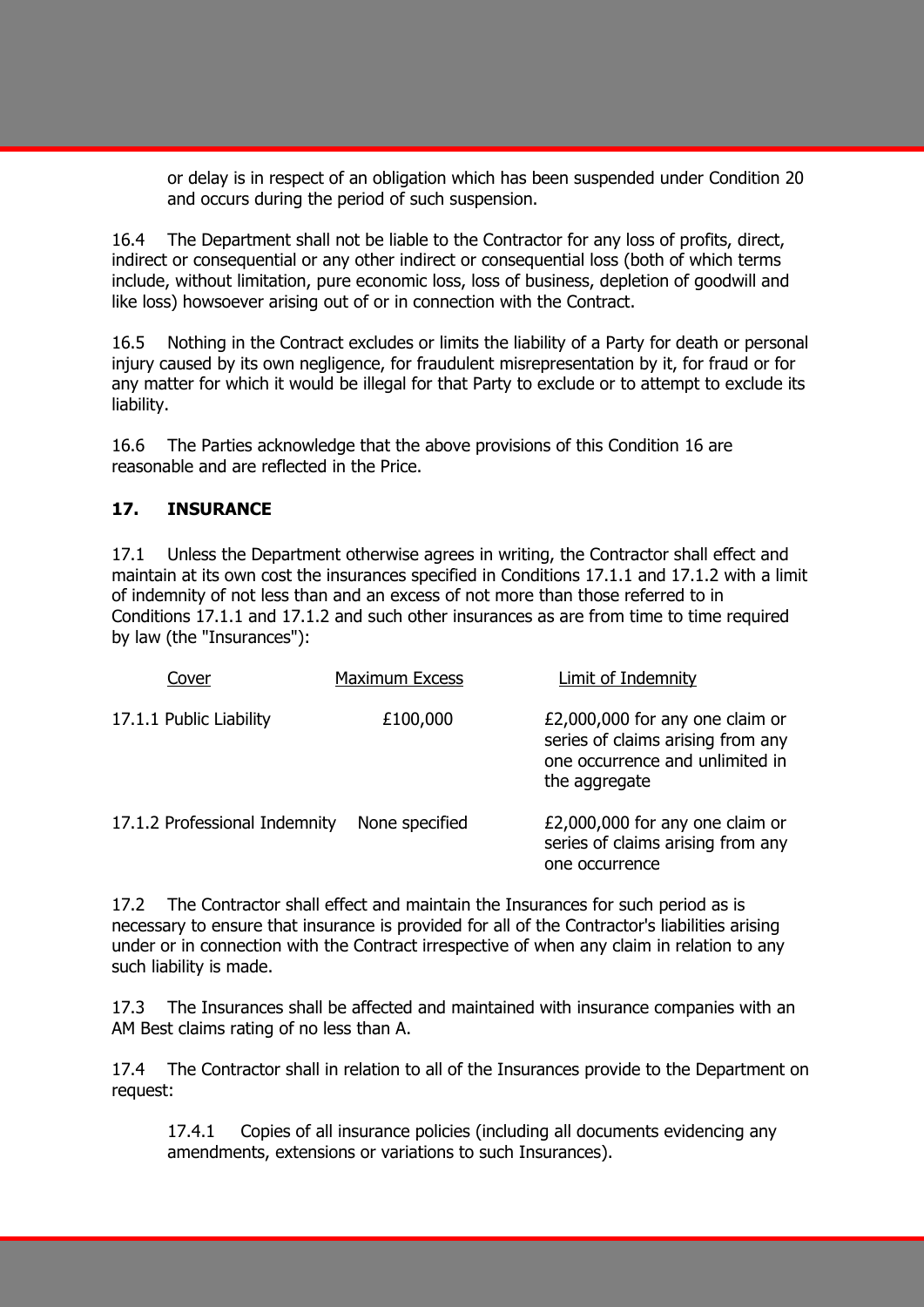17.4.2 Evidence that the premiums payable under all insurance policies have been paid and that the Insurances are in full force and effect.

17.5 If the Contractor is in breach of Condition 17.1 the Department may pay any premiums required to keep any of the Insurances in force or itself procure such Insurances. In either case, the Department may recover such premiums from the Contractor, together with all expenses incurred in procuring such insurance, as a debt.

# **18. TERMINATION**

18.1 The Department may (without prejudice to any other rights, powers or remedies it may have) terminate the Contract immediately by notice to the Contractor if the Contractor:

18.1.1 Being a Company, summons a meeting of its creditors, or makes a proposal for a voluntary arrangement, or becomes subject to any voluntary arrangement, or is unable to pay its debts within the meaning of section 123 of the Insolvency Act 1986, or has a receiver, manager, administrator or administrative receiver appointed over any of its assets, undertaking or income, or has a petition presented or a resolution passed for its winding-up (save for the purpose of a voluntary reconstruction or amalgamation without insolvency), or is subject to a petition presented to any Court for its administration, or has a provisional liquidator appointed, or has a proposal made for a scheme of arrangement under section 425 of the Companies Act 1985, or is the subject of a notice to strike off the register at Companies House, or is subject to an administration order.

18.1.2 Being an individual, partnership or firm, has entered into any composition or arrangement with its creditors, or has a bankruptcy order made against it, or has been made subject to an application for an interim order under section 253 of the Insolvency Act 1986, or has an interim receiver of its property appointed under section 286 of the Insolvency Act 1986.

18.1.3 Being an individual or a member of a partnership, dies or, by reason of any illness (including mental disorder or infirmity), accident, injury or any other cause whatsoever, becomes unable, for a consecutive period of one (1) month or for an aggregate period of two (2) months in any one (1) consecutive period of twelve (12) months, to comply with its obligations under the Contract.

18.1.4 Has any distraint, execution or other process levied or enforced on any of its property.

18.1.5 Ceases or threatens to cease to carry on a material part of its business, or if anything analogous to any of the events specified in Conditions 18.1.1, 18.1.2, 18.1.4 or 18.1.5 occurs in relation to the Contractor under the laws of any applicable jurisdiction for those purposes.

18.2 Either Party shall have the right to terminate the Contract immediately by notice to the other if the other Party is in material breach of the Contract and: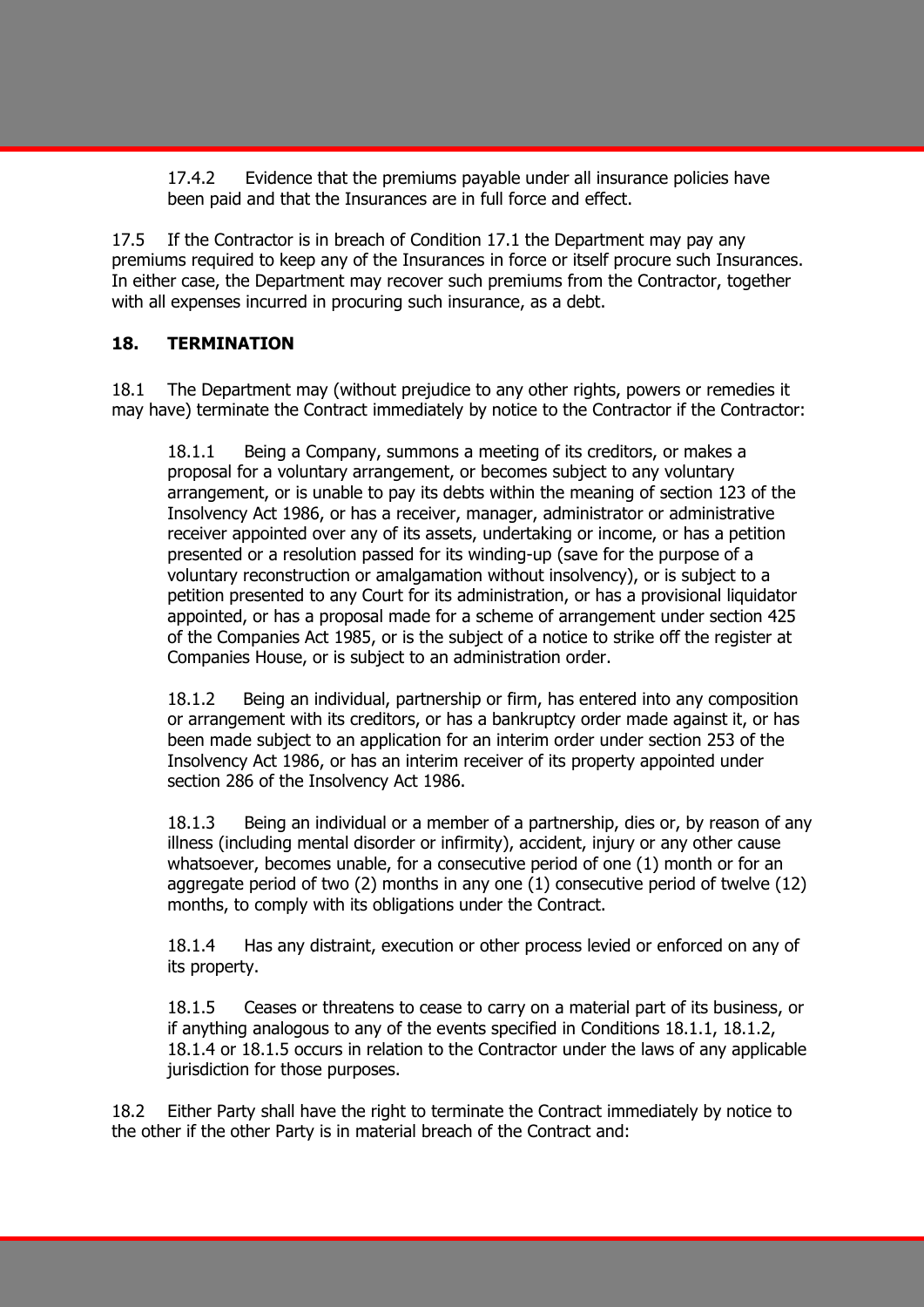18.2.1 The other Party fails to remedy such breach within ten (10) Business Days of the date of service of a notice specifying the breach and requiring it to be remedied and referring to the provisions of this Condition 18.2 if it is not so remedied.

18.2.2 Such breach is incapable of remedy, for the purposes of this Condition

(a) A breach shall be considered capable of remedy if the Party in breach can comply with the provision in question in all respects other than as to the time of performance (provided that time of performance is not of the essence).

(b) The expression "material breach" shall mean a breach of any of the provisions of the Contract which is material having regard to all relevant circumstances including, without limitation, the nature of the relationship between the Parties and the need for each Party to maintain the confidence of the other and the nature of the breach (and, in particular but without limitation, whether it was intentional, negligent or otherwise).

18.3 Termination of the Contract shall not prejudice any rights, powers or remedies of either Party which had arisen on or before the date of termination. Upon the termination of the Contract (howsoever it may be terminated including but not limited to expiry):

18.3.1 Each Party shall (if required by the other Party) promptly return to the other all data, materials and other property of the other held by it provided that, if the Department terminates the Contract because the Contractor is in default, the Department shall have the right to retain and use such data, materials and other property of the Contractor until such time as it has found a comparable alternative contractor from whom to procure the Services (or any part of them).

18.3.2 The Contractor shall (if required by the Department) remove all Contractor's Equipment remaining on the Site in accordance with Condition 14.

18.3.3 The Contractor shall cease to exercise the rights granted under Condition 11.1 (if any) and the grant of all such rights shall be revoked.

#### 18.4 For the avoidance of doubt unless otherwise agreed in writing by the Parties:

18.4.1 The Department shall, in the event of termination by the Department under Condition 18.1 or 18.2, be entitled to recover from the Contractor, all additional cost, loss and expense reasonably incurred by the Department in procuring the Services (or any part of them) from an alternative contractor.

18.4.2 The Contractor shall, in the event of termination under Condition 18.1 or 18.2 (if the Department has not already exercised its right of cancellation under Condition 9.2 and the Contractor has not already done so), cease to provide any Services whether or not the Contractor started the provision of such Services prior to the date of such termination.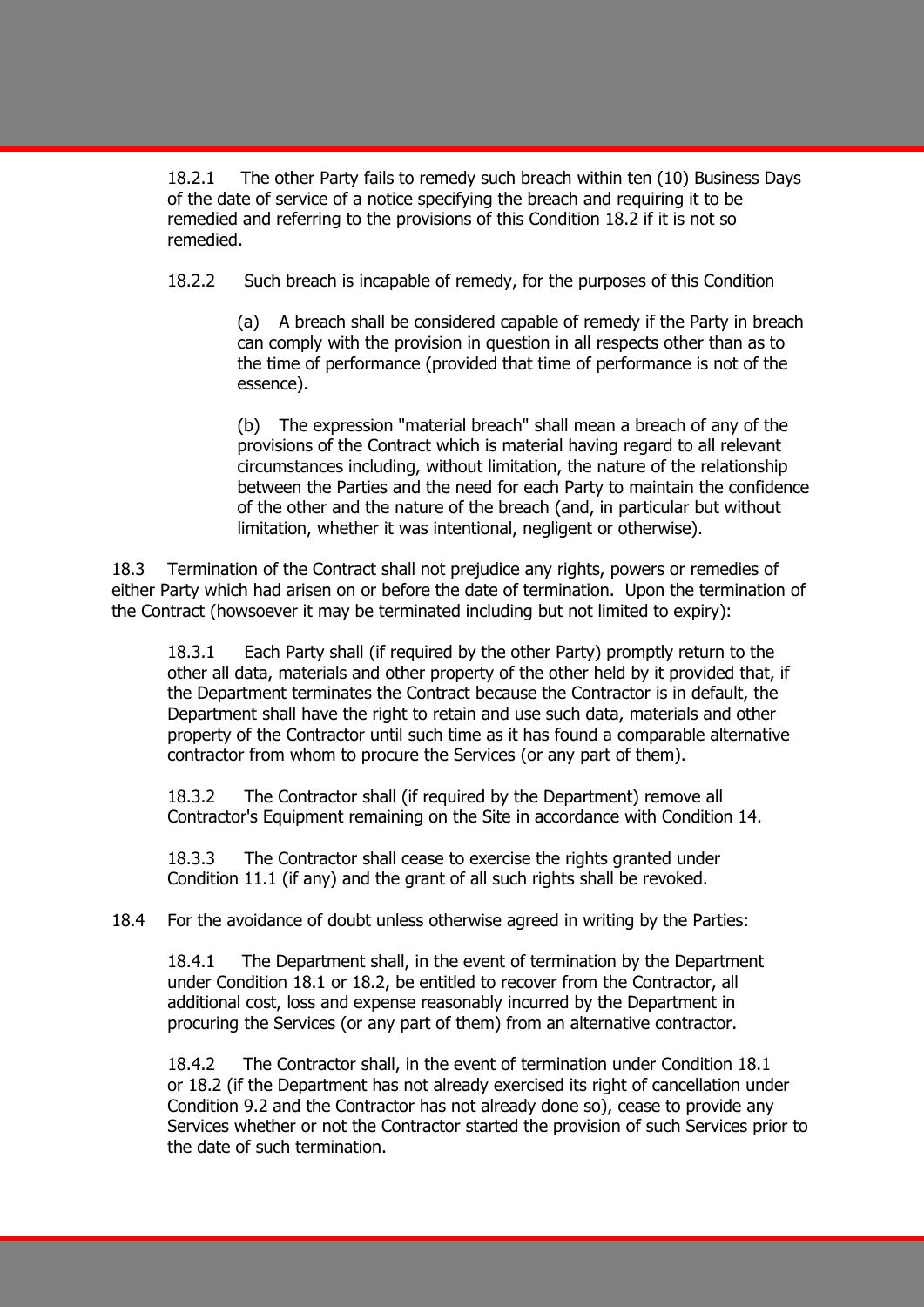18.5 The Department shall not be obliged to pay any cancellation charge or other compensation to the Contractor by reason solely of termination of the Contract.

The Conditions that expressly or by implication have effect after termination including, without limitation, Conditions numbered 1 (Definitions and Interpretation), 2 (Formation), 3.2.5 (The Contractor's Obligations), 4.5 (Price and Payment), 6 (Intellectual Property), 7 (Confidentiality), 9 (Warranty and Cancellation), 10 (Remedial Action and Refunds), 14.1, 14.2, 14.3 and 14.5 (The Contractor's Equipment and Facilities), 16 (Liability), 17 (Insurance), 18.3 to 18.6 inclusive (Termination), 19 (Assignment and Sub-contracting), 21 (Notices), 22 (Dispute Resolution) and 25 (General), will continue to be enforceable notwithstanding termination.

18.7 The Department may terminate the Contract either totally or in part by giving one calendar months notice to the Supplier.

#### **19. ASSIGNMENT AND SUB-CONTRACTING**

19.1 The Contract is personal to the Contractor and shall not be assigned, novated or otherwise transferred by the Contractor or sub-contracted as a whole without the prior written consent of the Department. The Contractor shall not sub-contract any part of the Contract without the Department's prior written consent, such consent not to be unreasonably withheld or delayed.

19.2 Notwithstanding any sub-contracting pursuant to Condition 19.1, the Contractor shall be and remain responsible for all of its duties and obligations under the Contract whether performed by itself or by its sub-contractors.

#### **20. FORCE MAJEURE**

20.1 Neither Party shall be deemed to be in breach of the Contract, or otherwise liable to the other Party in any manner whatsoever, for any failure or delay in performing its obligations under the Contract due to Force Majeure.

20.2 If a Party's performance of its obligations under the Contract is affected by Force Majeure, then:

20.2.1 It shall give written notice to the other Party, specifying the nature and extent of the Force Majeure, as soon as reasonably practicable after becoming aware of the Force Majeure and will at all times use all reasonable endeavours to mitigate the severity of the Force Majeure.

20.2.2 Subject to the provisions of Condition 20.2.4, the date for performance of such obligation shall be deemed suspended but only for a period equal to the delay caused by such event.

20.2.3 Except as otherwise provided in the Contract, it shall not be entitled to payment from the other Party in respect of extra costs and expenses incurred by virtue of the Force Majeure.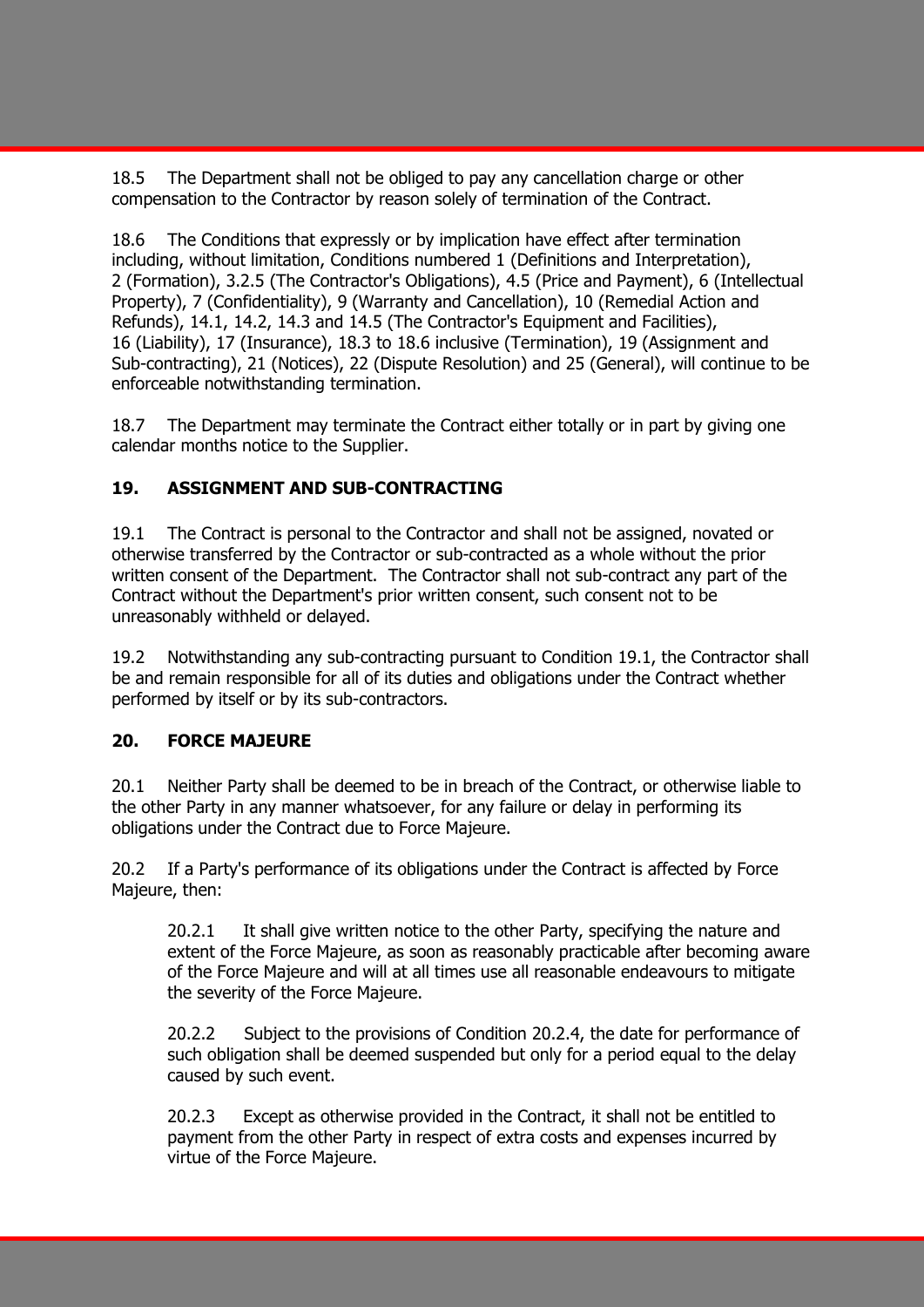20.2.4 If the Force Majeure in question prevails for a continuous period in excess of three (3) months after the date on which the Force Majeure begins, the other Party is then entitled to give notice to the Party whose performance is affected by Force Majeure to terminate the Contract. This notice to terminate must specify the termination date, which must not be less than ten (10) Business Days after the date on which the notice to terminate is given. Once a notice to terminate has been validly given, the Contract will terminate on the termination date set out in the notice.

# **21. NOTICES**

21.1 Subject to the provisions of Condition 21.2, any notice to be served on a Party by the other Party shall be in writing sent to the address or facsimile (fax) number of the Department or the Contractor (as the case may be) set out in the Purchase Order or to such other addresses or fax numbers of either Party as may be notified from time to time by one Party to the other in accordance with this Condition 21.

21.2 Each such notice under the Contract shall be sent by hand or by prepaid recorded delivery or registered post or fax (provided that where notice is sent by fax it shall only be valid if a hard copy is sent the same day by prepaid recorded delivery or registered post by way of confirmation) and shall be deemed to have been received by the addressee at the time of delivery by hand or within three (3) Business Days of posting or on the next Business Day if sent by fax to the correct fax number of the addressee. The Contractor shall, unless otherwise notified by the Department, mark all of its notices to the Department for the attention of the person from time to time appointed as Supervising Officer.

#### **22. DISPUTE RESOLUTION**

22.1 Where Part II of the Construction Act applies, either Party may at any time refer any dispute in connection with or arising under the Contract to adjudication. Where Part II of the Construction Act does not apply, any dispute in connection with or arising under the Contract may with the agreement in writing of both Parties be referred by either Party to adjudication. The adjudication procedures and the agreement for the appointment of any adjudicator will be as set out in the Institution of Civil Engineers' Adjudication Procedure current at the date of reference. The nominating body will be the Institution of Civil Engineers or its successor body.

22.2 Without prejudice to Condition 22.1, any dispute which may arise between the Parties in connection with or arising out of the Contract may, with the agreement in writing of both the Parties, be resolved by arbitration in which event such dispute shall be referred to a single arbitrator to be agreed by the Parties or, failing such agreement within ten (10) Business Days of the agreement to refer to arbitration, to be nominated by the President of the Isle of Man Law Society in accordance with the Arbitration Act 1976. The decision of the arbitrator shall be final and binding and the cost of the arbitration shall be borne equally by the Parties or as the arbitrator in his sole discretion otherwise directs.

22.3 Nothing in this Condition 22 will restrict either Party's freedom to commence legal proceedings of any nature where no agreement has been reached to resolve a dispute by arbitration.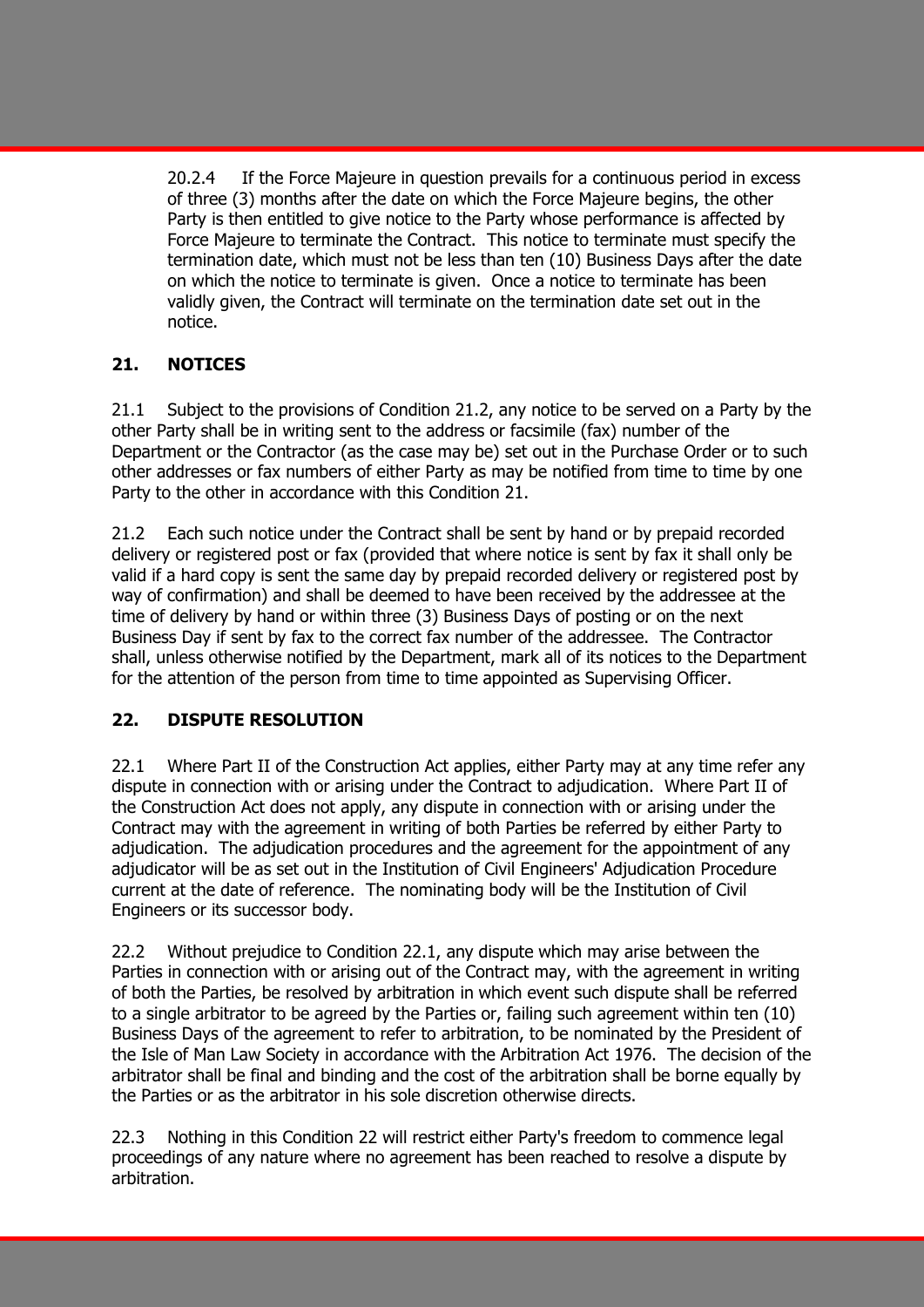#### **23. THIRD PARTY RIGHTS**

Except as otherwise provided in the Contract, this Contract is intended to be solely for the benefit of the Contractor and the Department and no third party shall acquire any benefit, claim or rights under this Contract.

#### **24. LAW**

The Contract shall be governed by and construed in accordance with the laws of the Isle of Man, the courts of the Isle of Man will have exclusive jurisdiction to settle any disputes which may arise out of or in connection with the Contract. The Parties irrevocably submit to that jurisdiction.

#### **25. GENERAL**

25.1 The failure or delay by either Party to exercise any right, remedy or power shall not in any circumstances impair such right, remedy or power nor operate as a waiver of it.

25.2 The Contract shall constitute neither an agency nor a partnership between the Parties. In carrying out their respective duties neither Party shall say or do anything that might lead any third party to believe that either Party (as the case may be) is acting as agent or partner to the other Party.

25.3 If any provision of the Contract is declared by a judicial or other competent authority to be wholly or partly void, voidable, illegal or otherwise unenforceable it will be severed from the Contract and will not affect any other provisions of the Contract which will remain in full force and effect. The Parties will in good faith endeavour to agree to amend the Contract to reflect as nearly as possible the spirit and intention behind that void, voidable, illegal or otherwise unenforceable provision but so that the amended provision complies with English law.

25.4 All rights, powers and remedies granted to either of the parties shall be cumulative and no single or partial exercise by either of the parties of any right, power or remedy shall restrict or prejudice any other or further exercise of it or the exercise of any other right, power or remedy available to it.